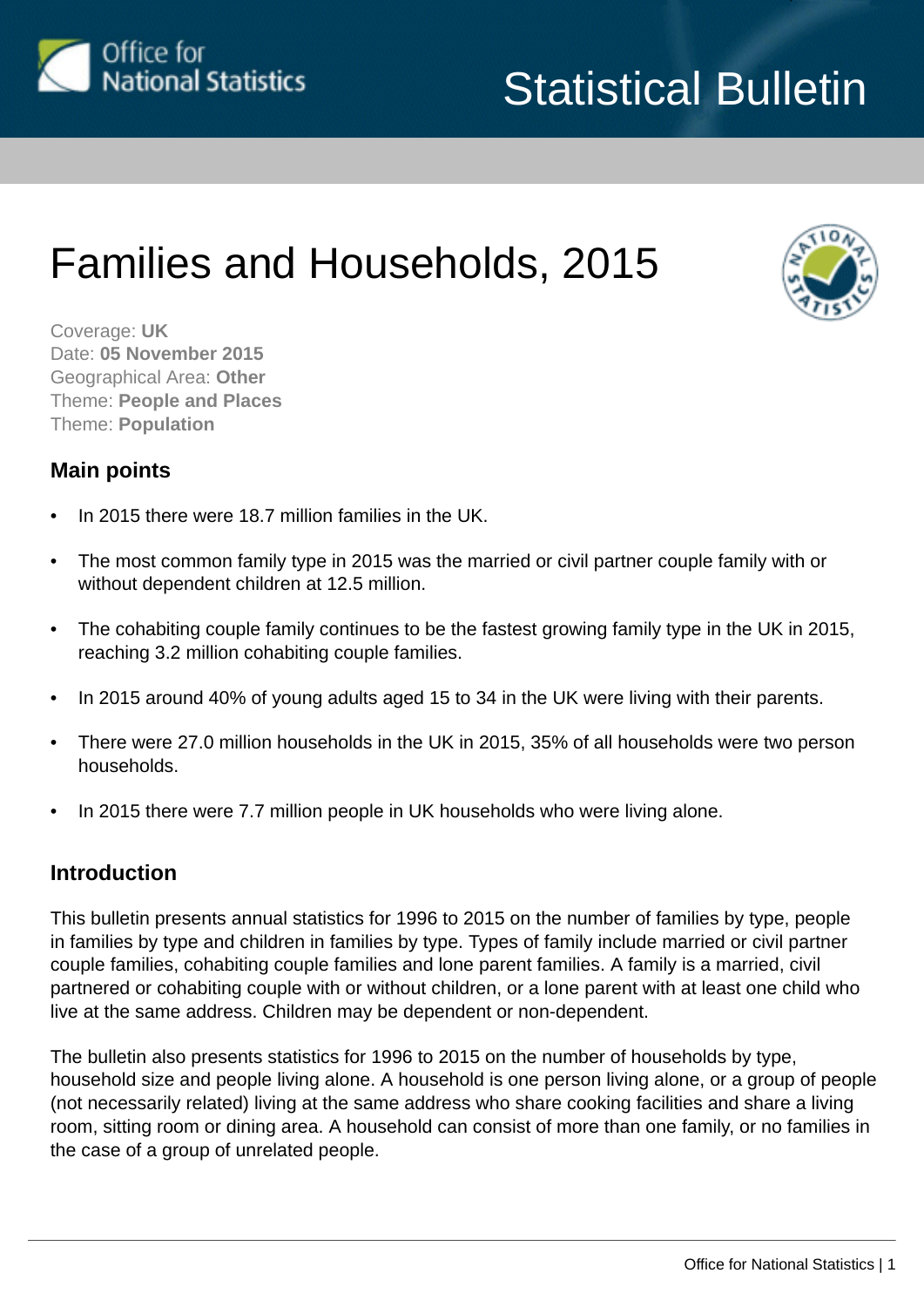The statistics for 2015 are published for the first time today (5 November 2015). The earliest year for which these data are available on a consistent basis is 1996.

The Labour Force Survey, a large household survey of people in the UK, is used to provide estimates about UK families and households presented in this bulletin. The statistics are based on responses to the survey in the April to June quarter each year. Because the estimates are based on a survey, all estimates produced are subject to sampling variability. The precision of the estimates depends on sample size but for some smaller groups, such as civil partner couple families and same sex cohabiting couple families, the estimates are considered less precise and should be treated with more caution. Where estimates are compared, sometimes they will be described as "statistically significant". This means that statistical tests have shown that a difference is likely to reflect a real change in the population rather than occurring by chance due to variation in the samples.

The statistics are used by those who want to improve their understanding of the UK's families and households including:

- policy makers
- MPs
- journalists
- charities
- businesses
- students
- researchers and academics
- members of the general public

Further information about people who use statistics on families and households and what they use the statistics for can be found in the information note [Families and households statistics: User](http://www.ons.gov.uk:80/ons/rel/family-demography/families-and-households/2001-to-2010/user-experience.pdf) [experience \(47.8 Kb Pdf\)](http://www.ons.gov.uk:80/ons/rel/family-demography/families-and-households/2001-to-2010/user-experience.pdf). For more information on the strengths and limitations of the statistics please see the [Quality and Methodology Information \(QMI\) document \(245.9 Kb Pdf\)](http://www.ons.gov.uk:80/ons/guide-method/method-quality/quality/quality-information/population/summary-quality-report-for-families-and-households.pdf).

#### **Note about marriage of same sex couples**

The Marriages (Same Sex Couples) Act 2013 made provision for the marriage of same sex couples in England and Wales from 29 March 2014 onwards. Families and Households in the UK, 2015 contains statistics on same sex married couple families for the first time. Within this statistical bulletin a breakdown of married couple families into opposite and same sex married couple families will be provided where possible. Within the reference tables published alongside this statistical bulletin, same sex married couple families will be reported as a total with "married couple families". The breakdown of "married couple families" within the reference tables will be reviewed for the 2016 publication of Families and Households.

The [latest statistics on marriages formed by same sex couples](http://www.ons.gov.uk:80/ons/rel/vsob1/marriages-in-england-and-wales--provisional-/index.html) can be found on our website.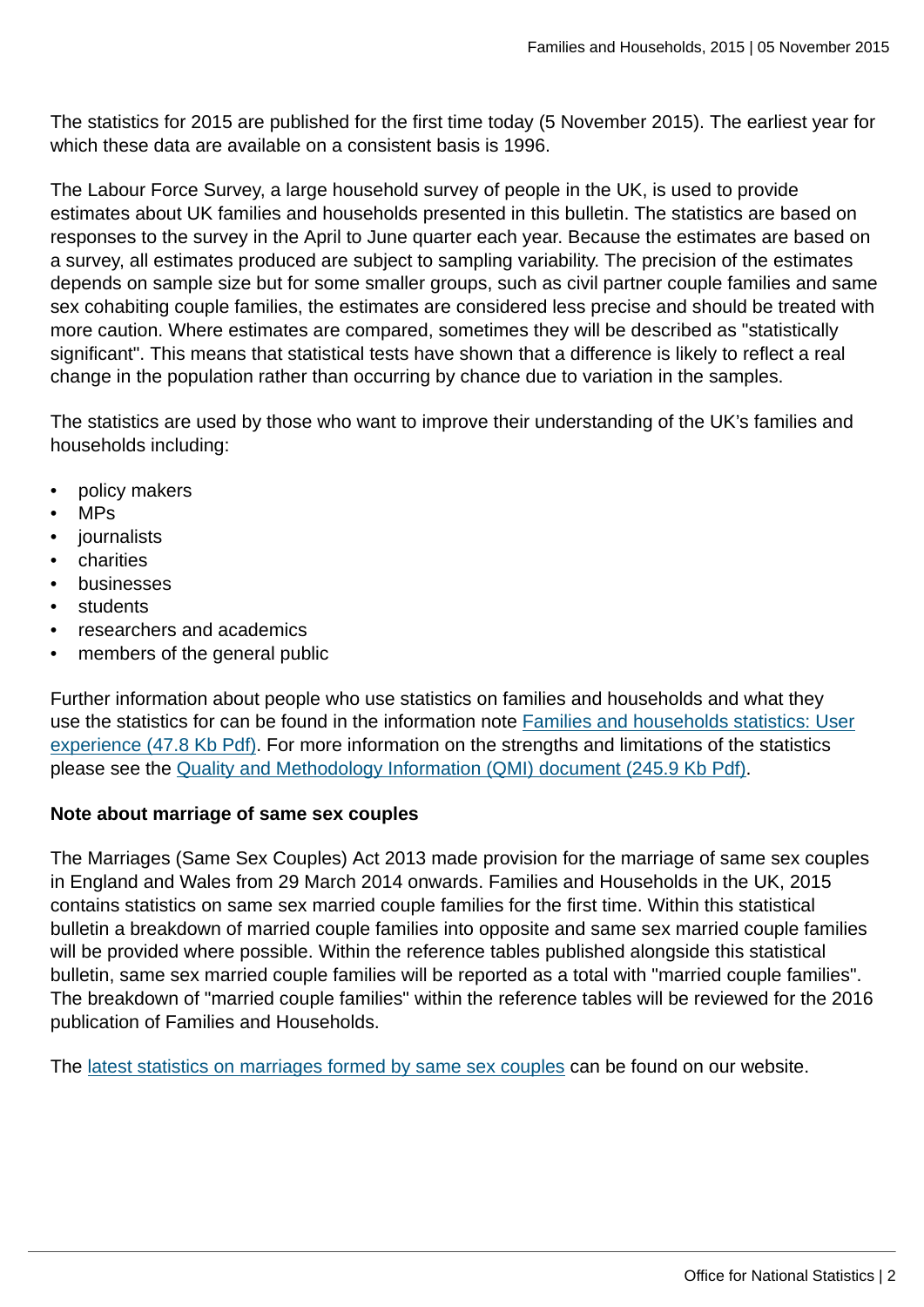# **Families**

## **Figure 1: Families by family type, 2005 and 2015**

UK



Source: Labour Force Survey - Office for National Statistics

#### **Notes:**

- 1. \* Married couple families include both opposite sex and same sex married couples. Cohabiting couple families include both opposite sex and same sex cohabiting couples.
- 2. Families without dependent children have only non-dependent children or no children in the household.

## **Download chart**

# **XLS** [XLS format](http://www.ons.gov.uk:80/ons/rel/family-demography/families-and-households/2015/chd-1.xls)

(27.5 Kb)

Figure 1 shows that the most common family type in the UK in 2015 was a married (opposite and same sex) or civil partner couple family **without** dependent children. There were 7.8 million such families in 2015. The next most common family type was a married (opposite and same sex) or civil partner couple family **with** dependent children, of which there were 4.7 million in 2015.

All 3 family types, as shown in Figure 1, have increased in number since 2005 but the fastest growing family type in the UK over the decade 2005 to 2015 was the cohabiting couple family (including both opposite and same sex couples with and without dependent children). The number of cohabiting couple families grew by 29.7% between 2005 and 2015. This compares to a growth of 12.1% for lone parent families and 1.9% growth for married (opposite and same sex) or civil partner couple families. Despite an increase in all 3 types of family over the last decade, married couple (opposite and same sex) or civil partner families are still the most common family type in the UK, both with and without dependent children.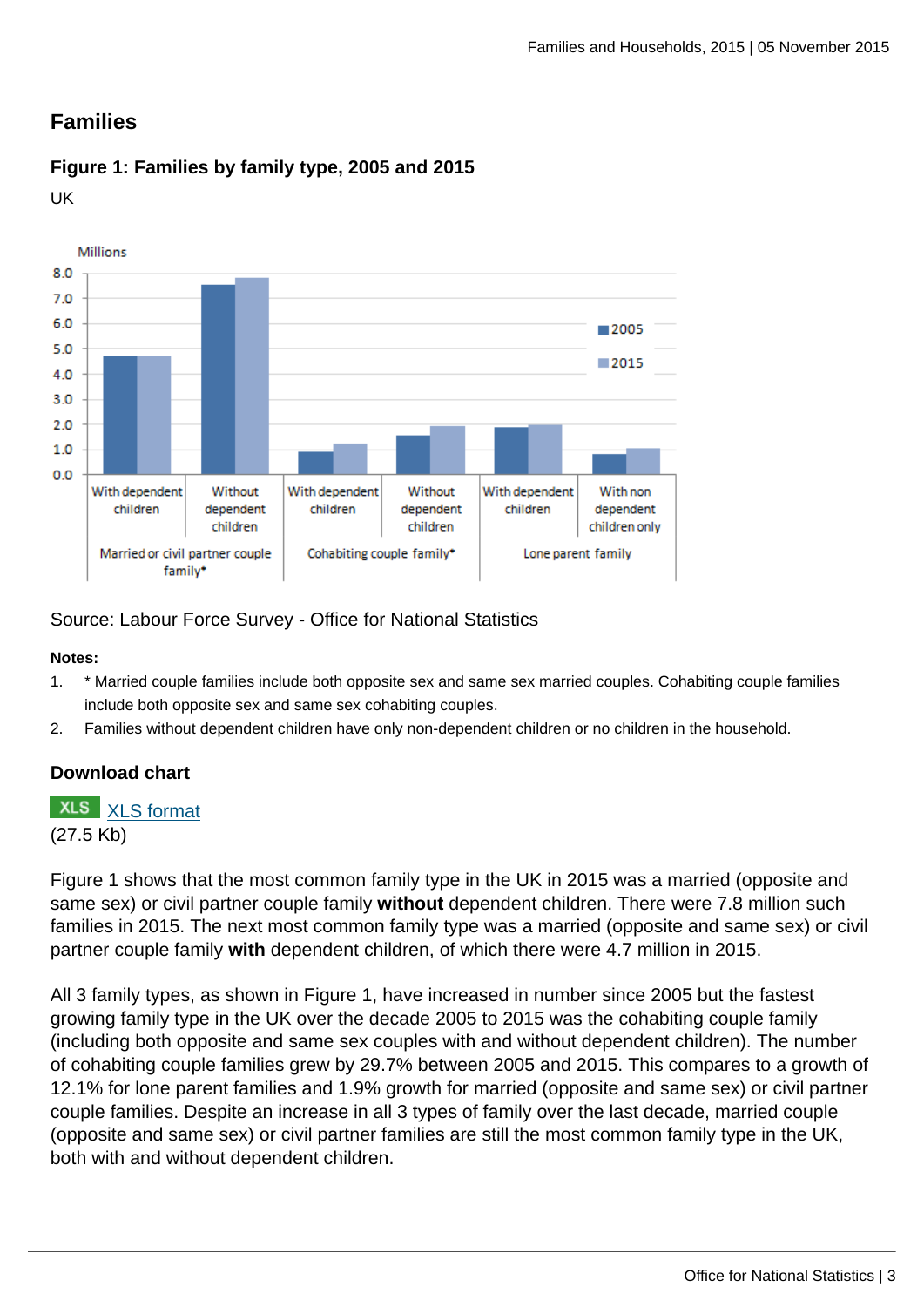# **Table 1: Families by family type in 1996, 2005 and 2015**

| UK<br>Thousands                                          |       |                                                       |              |                                                                                                                |              |              |                                |                     |              |
|----------------------------------------------------------|-------|-------------------------------------------------------|--------------|----------------------------------------------------------------------------------------------------------------|--------------|--------------|--------------------------------|---------------------|--------------|
| <b>Family</b><br>type                                    | 1996  |                                                       |              | 2005                                                                                                           |              | 2015         |                                |                     |              |
|                                                          |       | <b>With Without</b><br>children children <sup>1</sup> | <b>Total</b> | dependentependent familiedependentependent familiedependentependent families<br>children children <sup>1</sup> | With Without | <b>Total</b> | children children <sup>1</sup> | <b>With Without</b> | <b>Total</b> |
| <b>Married</b><br>couple<br>family*                      | 5,223 | 7,418                                                 | 12,641       | 4,732                                                                                                          | 7,546        | 12,278       | 4,704                          | 7,760               | 12,465       |
| Opposite<br>sex<br>married<br>couple<br>family           | 5,223 | 7,419                                                 | 12,641       | 4,732                                                                                                          | 7,546        | 12,278       | 4,702                          | 7,750               | 12,451       |
| Same<br>sex<br>married<br>couple<br>family               | N/A   | N/A                                                   | N/A          | N/A                                                                                                            | N/A          | N/A          | 3                              | 11                  | 13           |
| <b>Civil</b><br>partner<br>couple<br>family <sup>2</sup> | N/A   | N/A                                                   | N/A          | N/A                                                                                                            | N/A          | N/A          | 4                              | 44                  | 48           |
| Cohabiting<br>couple<br>family*                          | 540   | 934                                                   | 1,474        | 902                                                                                                            | 1,547        | 2,449        | 1,254                          | 1,924               | 3,178        |
| Opposite<br>sex<br>cohabiting<br>couple<br>family        | 539   | 920                                                   | 1,459        | 899                                                                                                            | 1,493        | 2,392        | 1,251                          | 1,836               | 3,087        |
| Same<br>sex<br>cohabiting                                | Ω,    | 15                                                    | 16           | 3                                                                                                              | 54           | 57           | 3                              | 88                  | 90           |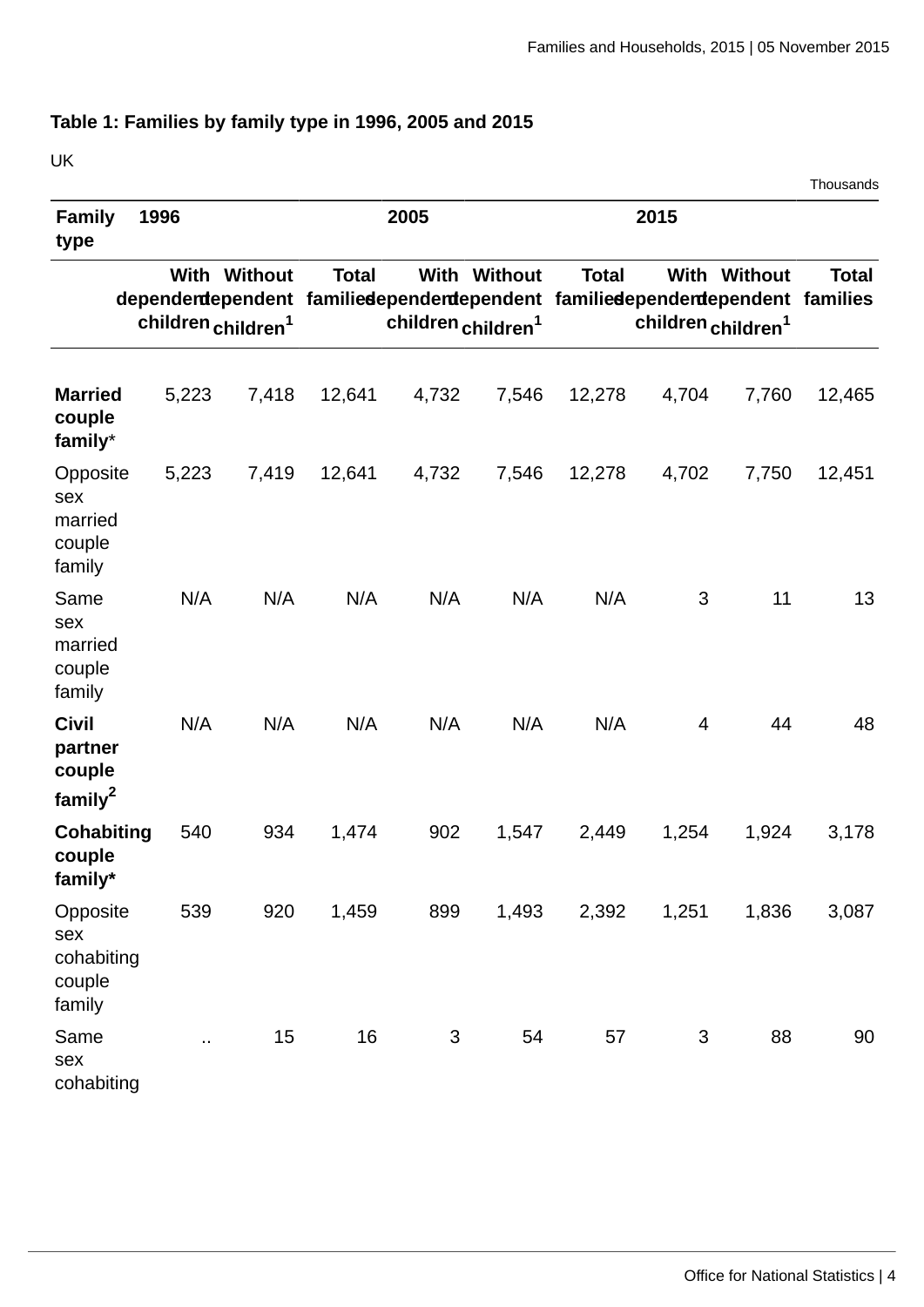| Family<br>type           | 1996                                                                                   |                                           | 2005   |                                        |                | 2015         |                                        |         |              |
|--------------------------|----------------------------------------------------------------------------------------|-------------------------------------------|--------|----------------------------------------|----------------|--------------|----------------------------------------|---------|--------------|
|                          | With<br>dependentependent familiedependent ependent familiedependent ependent families | Without<br>children children <sup>1</sup> | Total  | With<br>children children <sup>1</sup> | <b>Without</b> | <b>Total</b> | With<br>children children <sup>1</sup> | Without | <b>Total</b> |
| couple<br>family         |                                                                                        |                                           |        |                                        |                |              |                                        |         |              |
| Lone<br>parent<br>family | 1,631                                                                                  | 814                                       | 2,445  | 1,883                                  | 814            | 2,697        | 1,963                                  | 1,059   | 3,022        |
| All<br>families          | 7,393                                                                                  | 9,167                                     | 16,560 | 7,517                                  | 9,907          | 17,424       | 7,926                                  | 10,787  | 18,712       |

#### **Table source:** Office for National Statistics

#### **Table notes:**

- 1. Families without dependent children have only non-dependent children or no children in the household.
- 2. Civil partnerships were introduced in the UK in December 2005.
- 3. \*Married couple families include both opposite sex and same sex married couples. Cohabiting couple families include both opposite sex and same sex cohabiting couples.
- 4. Marriages to same sex couples were introduced in England and Wales in March 2014.
- 5. .. indicates that estimates are not sufficiently reliable to be published.
- 6. Totals may not sum due to rounding.
- 7. Some small numbers are likely to be less reliable. The reference tables published alongside this bulletin indicate the statistical robustness of each estimate.

#### **Download table**

#### **XLS** [XLS format](http://www.ons.gov.uk:80/ons/rel/family-demography/families-and-households/2015/prt-1.xls)

(28.5 Kb)

Table 1 shows that the total number of families in the UK has increased from 16.6 million in 1996 to 17.4 million in 2005 and then to 18.7 million in 2015. This is a rise of 13%, similar to the growth in the UK population during this 19 year period.

#### **Married couples**

The total number of married couple families decreased between 1996 and 2005 but increased by 187,000 between 2005 and 2015 to 12.5 million. This rise is statistically significant. The increase in married couple families has been driven mainly by a rise in the number of married couples without dependent children in the household. This is due to increases in both:

- married couples whose children have left home this is due to the ageing of the married population
- married couples with only non-dependent (adult) children in the household this could be associated with young adults either delaying leaving the parental home or returning to it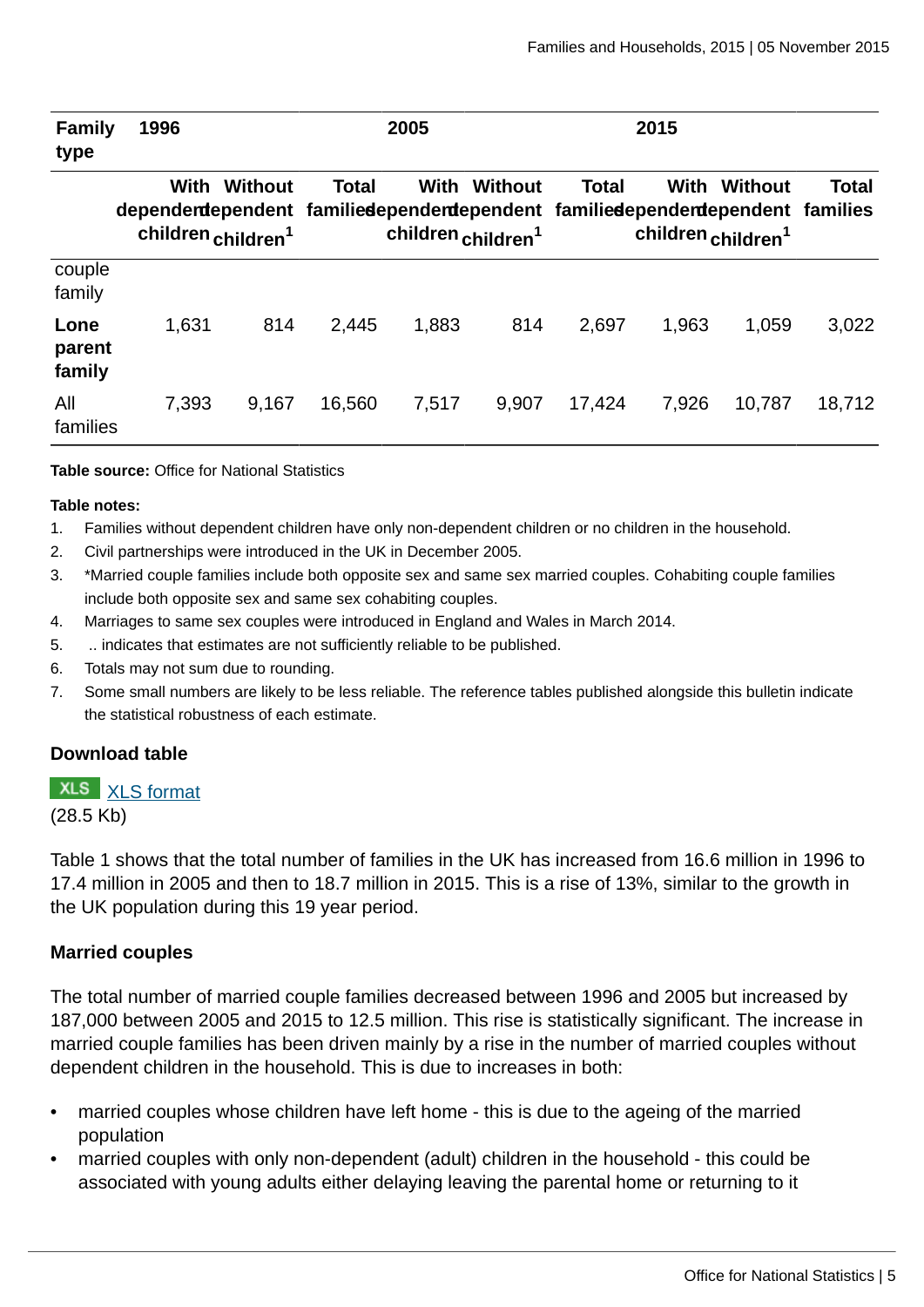Table 1 also provides a breakdown of married couple families into opposite sex and same sex married couple families. The majority of married couple families are made up of opposite sex married couple families. This is what would be expected as marriages of same sex couples were only introduced in England and Wales in March 2014.

Civil partnerships were introduced in the UK in December 2005. The number of civil partner couple families peaked in 2012 at 67,000; this then decreased to 61,000 in 2014 and then to 48,000 civil partner couple families in 2015. The decline between 2014 and 2015 is not statistically significant. The decline in the number of civil partner couple families is one possible effect of the introduction of marriages of same sex couples. This is because of the facility to convert a civil partnership into a same sex marriage and also couples choosing to marry rather than forming a civil partnership. The current trend of declining civil partnership formations is likely to reduce the number of civil partner couple families in the UK even further in the years to come.

[Registration data](http://www.ons.gov.uk:80/ons/rel/vsob1/marriages-in-england-and-wales--provisional-/for-same-sex-couples--2014/index.html) shows that 7,366 same sex marriages were formed between March 2014 and June 2015 and that 7,732 couples chose to convert their civil partnership to a same sex marriage between December 2014 and June 2015. This means that there are 15,098 couples that have formed same sex marriages in England and Wales; it is unlikely that any of these marriages will have been granted divorce yet. The registration data will differ from the estimates within this publication as the estimates are based on survey data which is subject to sampling error.

The increase in opposite sex cohabiting couple families between 2005 and 2015 is statistically significant, rising from 2.4 million to 3.1 million. In 2015, there were an estimated 90,000 families consisting of a same sex cohabiting couple; this has increased from around 16,000 same sex cohabiting couples in 1996.

Table 1 also shows that 38% of married couple families had dependent children living in the family compared with 41% of opposite sex cohabiting couple families in 2015. However, these similar percentages mask differences between these groups. Overall, married women of childbearing age

are more likely to give birth than cohabiting women $^1\!$ . However, married women tend to be older on average than their cohabiting counterparts so children may be older and have left home. Cohabiting couples are more likely to be younger and of childbearing age. These competing factors of age and likelihood of childbearing mean that a very similar percentage of married couples and opposite sex cohabiting couples have dependent children living in the household.

A much lower percentage of civil partner couple families and same sex cohabiting couple families (8% and 3% respectively) had dependent children within the family in 2015 than married and opposite sex cohabiting couples. This is also true for same sex married couple families where 19% had dependent children within the family, compared with 38% for opposite sex married couple families in 2015.

**Notes for Families**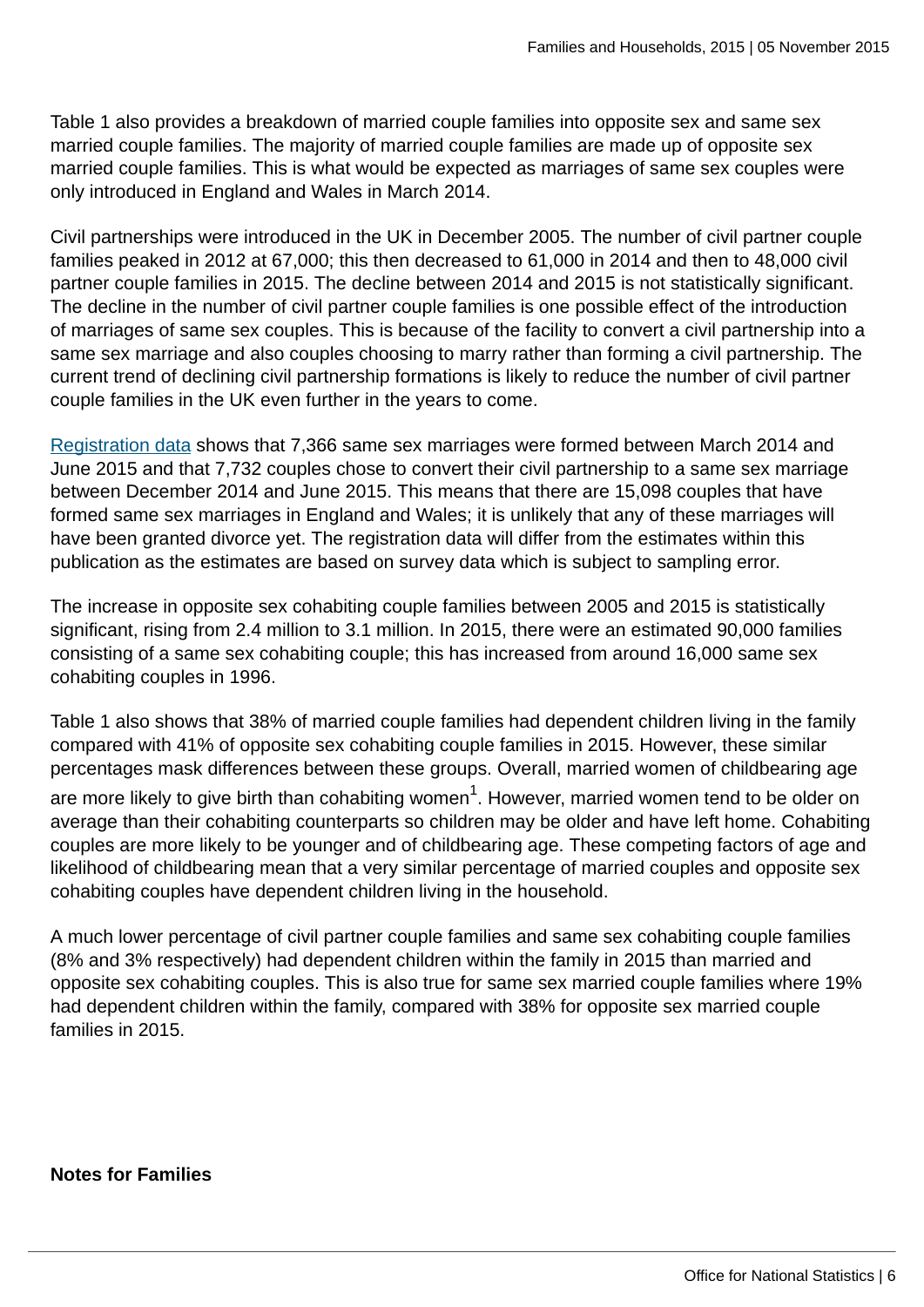## 1. ["Fertility and partnership status in the last two decades](http://www.ons.gov.uk:80/ons/rel/population-trends-rd/population-trends/no--140--summer-2010/index.html)"

# **Cohabiting couples**

There were 3.1 million opposite sex cohabiting couple families and 90,000 same sex cohabiting couple families in the UK in 2015. Together, cohabiting couple families account for 17% of all families in the UK.

Cohabiting couple families are the fastest growing family type in the UK. Although there is no such thing as common law marriage in UK law, 51% of respondents to the British Social Attitudes Survey in 2008 thought that unmarried couples who live together for some time probably or definitely had a "common law marriage" which gives them the same legal rights as married couples, although this is not legally the case. [The Cohabitation Rights bill](http://services.parliament.uk/bills/2015-16/cohabitationrights.html) which addresses the rights of cohabiting couples is in the early stages of passing through Parliament.

For opposite sex cohabiting couple families, there has been a statistically significant increase from 14% of all families in 2005 to 17% in 2015. Same sex cohabiting couple families as a percentage of all families also saw a statistically significant increase over the same time period (0.3% to 0.5%).

#### **Table 2: Cohabiting couple families in 2015**

UK

| <b>Family type</b>                              | <b>Number of families</b><br>(Thousands) | Percentage of total (%) |  |
|-------------------------------------------------|------------------------------------------|-------------------------|--|
| <b>Opposite sex cohabiting</b><br>couple family | 3,087                                    |                         |  |
| Dependent children                              | 1,251                                    | 41                      |  |
| No children                                     | 1,689                                    | 55                      |  |
| Non-dependent children only                     | 147                                      | 5                       |  |
| Same sex cohabiting couple<br>family            | 90                                       |                         |  |
| Dependent children                              | 3                                        | 3                       |  |
| No children or non-dependent<br>children only   | 88                                       | 98                      |  |

**Table source:** Office for National Statistics

#### **Table notes:**

1. Totals may not sum due to rounding

#### **Download table**

**XLS** [XLS format](http://www.ons.gov.uk:80/ons/rel/family-demography/families-and-households/2015/prt-2.xls) (26.5 Kb)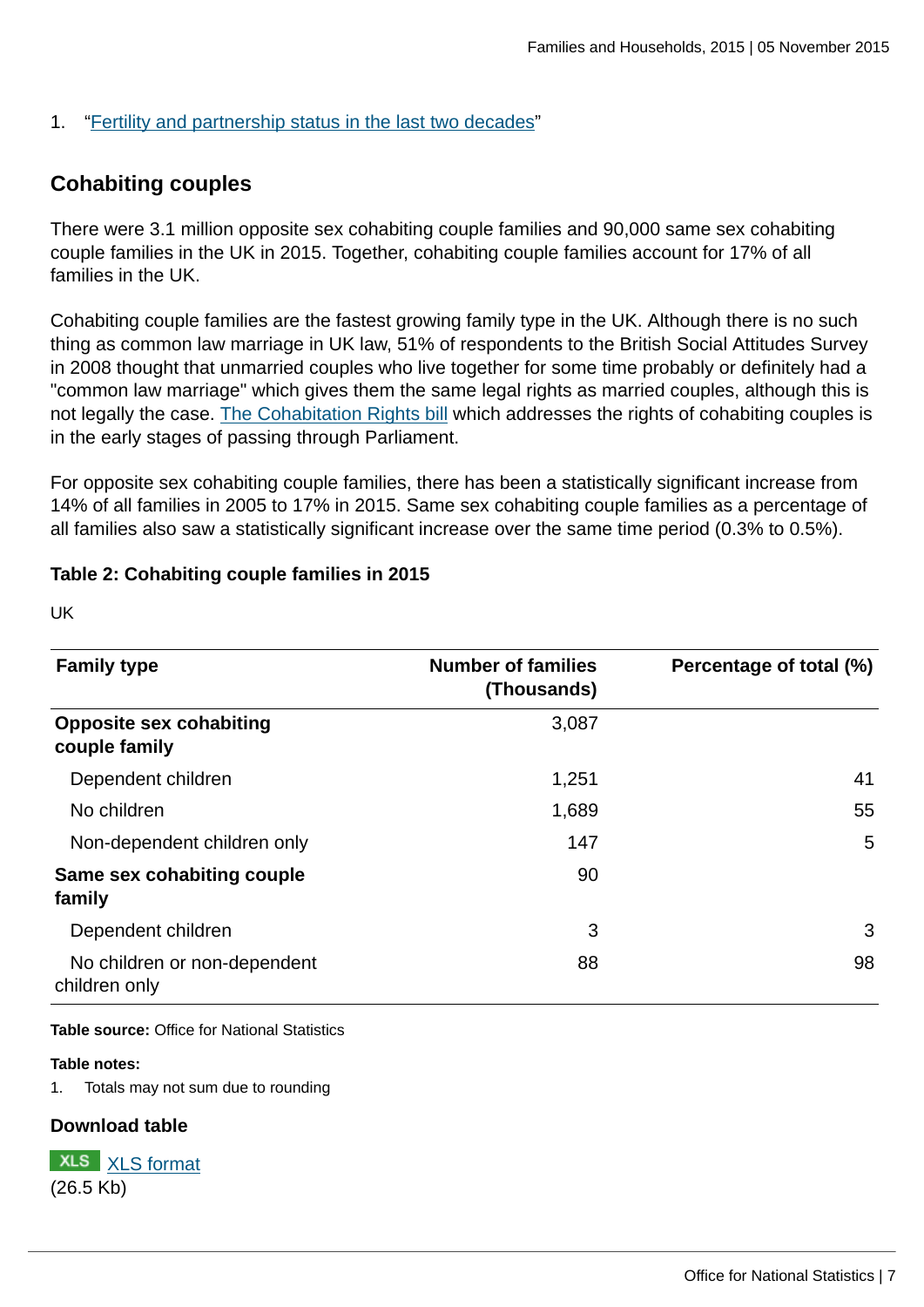In 2015, Table 2 shows that 41% of all opposite sex cohabiting couple families had dependent children in the household, in contrast to only 3% of same sex cohabiting couple families.

The largest group of opposite sex cohabiting couple families are those with no children in the household (55%). This could be associated with young couples choosing to cohabit before getting married and starting a family. However, some young cohabiting couples may choose to have a child before getting married; this is demonstrated in the [age at first marriage being higher \(30.3 years\)](http://www.ons.gov.uk:80/ons/rel/vsob1/marriages-in-england-and-wales--provisional-/2012/stb-marriages-in-england-and-wales--provisional---2011.html) than the [average age of women at the birth of their first child \(28.3 years\).](http://www.ons.gov.uk:80/ons/rel/vsob1/characteristics-of-Mother-1--england-and-wales/2013/stb-characteristics-of-mother-1--2013.html)

# **Lone parents**

There were nearly 2.0 million lone parents with dependent children in the UK in 2015, a figure which has grown from 1.6 million in 1996 to 1.9 million in 2005 and then further to 2015. The increase of around 81,000 between 2005 and 2015 is statistically significant. Lone parents with dependent children represented 25% of all families with dependent children in 2015, similar to 2005 and a little higher than 22% in 1996.

In 2015, women accounted for 90% of lone parents with dependent children and men the remaining 10%. These percentages have changed little over the 19 years since 1996. Women are more likely to take the main caring responsibilities for any children when relationships break down and therefore become lone parents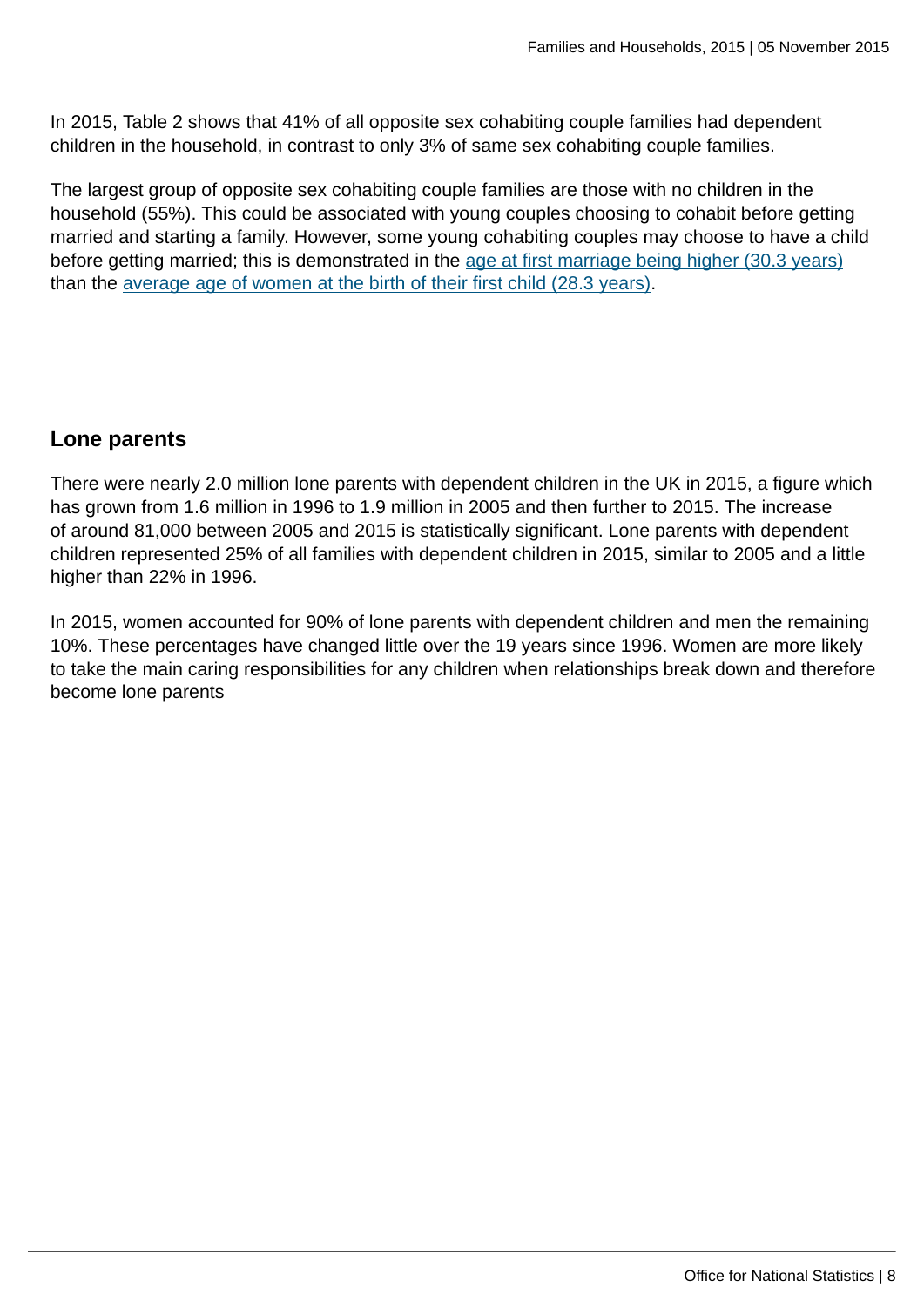## **Figure 2: Families with dependent children by family type and number of dependent children, 2015**

UK



Source: Labour Force Survey - Office for National Statistics

#### **Notes:**

- 1. \* Married couple families include both opposite sex and same sex married couples. Cohabiting couple families include both opposite sex and same sex cohabiting couples.
- 2. Less than 1% of dependent children lived in civil partner couple families in 2015. Therefore the percentages are too small to be shown.

## **Download chart**

**XLS** [XLS format](http://www.ons.gov.uk:80/ons/rel/family-demography/families-and-households/2015/chd-2.xls) (25.5 Kb)

Figure 2 shows that 57% of lone parents with dependent children have only 1 child, higher than both other family types shown in the chart. Further, only 12% of lone parents have 3 or more children. Conversely, married couples with dependent children have more children on average than other family types and only 39% have only 1 dependent child. These patterns are likely to reflect the stability of parental partnerships, as well as the fact that people often marry after having a child and then have further children within marriage; this is demonstrated in the [registration status at birth](http://www.ons.gov.uk:80/ons/rel/vsob1/characteristics-of-Mother-1--england-and-wales/2013/art---childbearing-by-registration-status.html) [statistics](http://www.ons.gov.uk:80/ons/rel/vsob1/characteristics-of-Mother-1--england-and-wales/2013/art---childbearing-by-registration-status.html).

In 2015, 1.1 million lone parents had only non-dependent children (sometimes called adult children). This is a statistically significant increase from 814,000 in 2005. Fathers accounted for 22% of lone parents with non-dependent children, compared with 10% of lone parents with dependent children. Further information about young adults living with their parents can be found later in this statistical bulletin.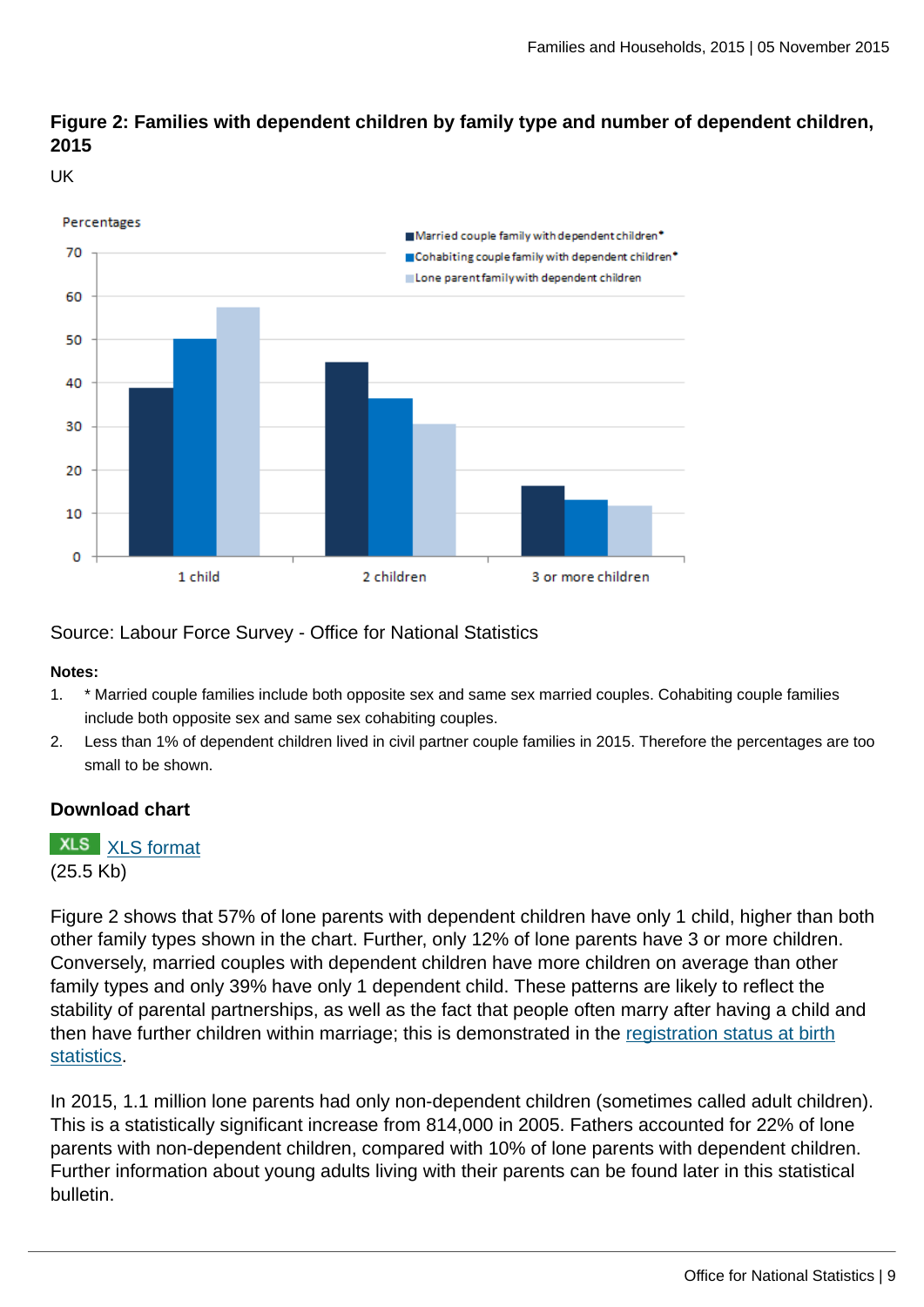# **Dependent children**

Dependent children are those living with their parent(s) and either (a) aged under 16, or (b) aged 16 to 18 in full-time education, excluding children aged 16 to 18 who have a spouse, partner or child living in the household. There were 13.8 million dependent children living in families in the UK in 2015, around 658,000 more than a decade earlier. This increase in dependent children is associated with the [higher number of births](http://www.ons.gov.uk:80/ons/rel/vsob1/birth-summary-tables--england-and-wales/index.html) in the most recent decade (2004 to 2014) compared with the previous decade.

The types of families in which dependent children live have changed significantly. Figure 3 shows that the biggest change is for dependent children living in cohabiting couple families. In 2005, 11% of dependent children lived in such families and this rose to 15% by 2015. Over the same period, the percentage of dependent children living in a married couple family fell by 4 percentage points to 62% in 2015. The percentage of dependent children living in lone parent families changed little over the decade; 23% lived in lone parent families in 2015.



UK

## Source: Labour Force Survey - Office for National Statistics

#### **Notes:**

- 1. \* Married couple families include both opposite sex and same sex married couples. Cohabiting couple families include both opposite sex and same sex cohabiting couples.
- 2. Less than 1% of dependent children lived in civil partner couple families in 2015. Therefore the percentages are too small to be shown.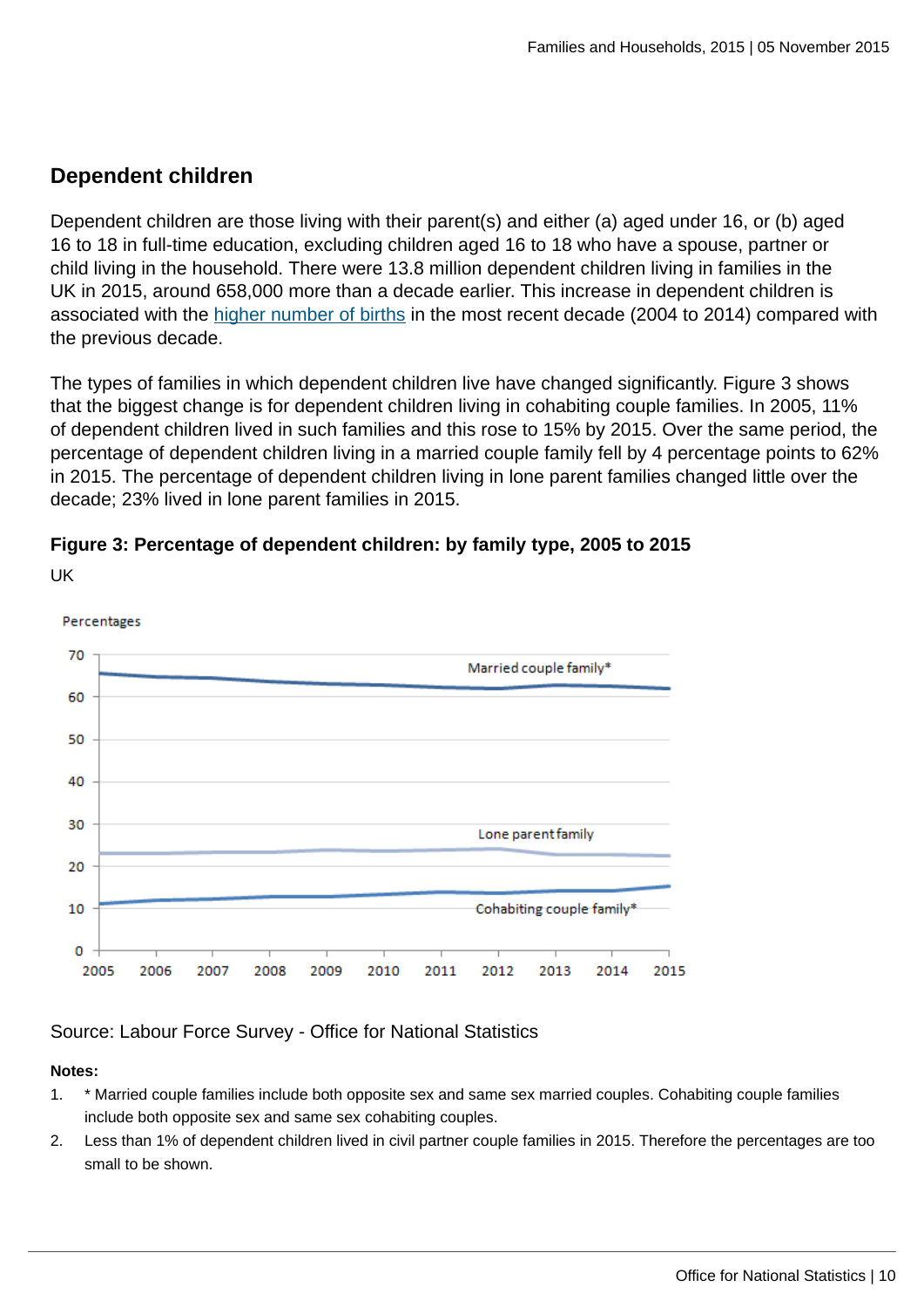## **Download chart**

**XLS** [XLS format](http://www.ons.gov.uk:80/ons/rel/family-demography/families-and-households/2015/chd-3.xls) (27 Kb)

Figure 4 shows that in 2015, 45% of families with dependent children had only 1 dependent child in the family at the time of the survey, this is the same percentage as in 2005. In 2015, 40% of families with dependent children had 2 dependent children and 15% had 3 or more dependent children. The statistics do not necessarily indicate that families who have "only children" are more common. This is partly because some families may have 1 dependent child, but also other non-dependent (adult) children within or outside of the household. Furthermore, women have been postponing their childbearing to older ages in recent years; this could be temporarily increasing the proportion of families who have had a first child but not yet had their second. Further information about family size can be found in the [Family Size 2012 publication](http://www.ons.gov.uk:80/ons/rel/family-demography/family-size/2012/family-size-rpt.html) and, on the number of children women are having, in the latest [childbearing publication](http://www.ons.gov.uk:80/ons/rel/fertility-analysis/childbearing-for-women-born-in-different-years/index.html).

## **Figure 4: Percentage of families with dependent children: by number of dependent children in the family, 2005 and 2015**

UK



Source: Labour Force Survey - Office for National Statistics

## **Download chart**

**XLS** [XLS format](http://www.ons.gov.uk:80/ons/rel/family-demography/families-and-households/2015/chd-4.xls) (24 Kb)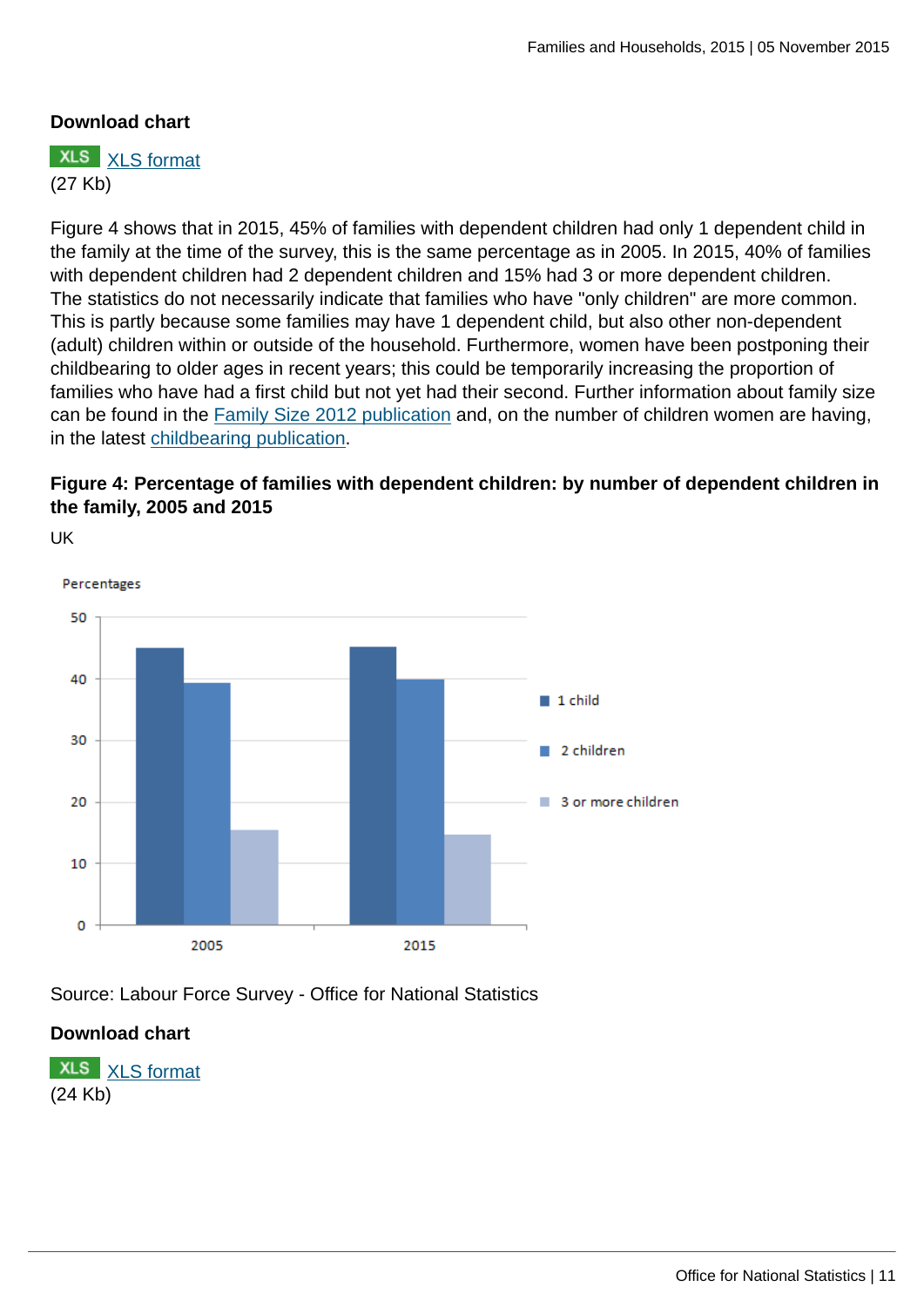## **Young adults living with their parents**

**Figure 5: Percentage of young adults who are living with their parents by age group, 2015** UK



Source: Labour Force Survey - Office for National Statistics

#### **Notes:**

- 1. Once a person either lives with a partner or has a child, they are considered to have formed their own family and are no longer counted as being part of their parents' family even if they still live in the same household. Therefore such people are deemed to be not living with their parents here.
- 2. The term "Parent" could include grandparents, step-parents or foster parents.
- 3. Students living in halls of residence during term-time and living with their parents outside term-time are counted as not living with their parents here.

#### **Download chart**

**XLS** [XLS format](http://www.ons.gov.uk:80/ons/rel/family-demography/families-and-households/2015/chd-5.xls) (25.5 Kb)

Figure 5 shows that in 2015 the age group most likely to be living at home with their parents was those aged 15 to 19. This is most likely as these young adults will be in full-time education or training. In 2015, 90% of males aged 15 to 19 were living at home with their parents compared to 88% of females.

The percentage of young adults living with their parents greatly reduces by age 20 to 24. This is consistent with young adults moving out of the family home to go to university or to work or training away from the family home. In the 20 to 24 age group, males are still more likely to be at home compared to females (55% and 42% respectively).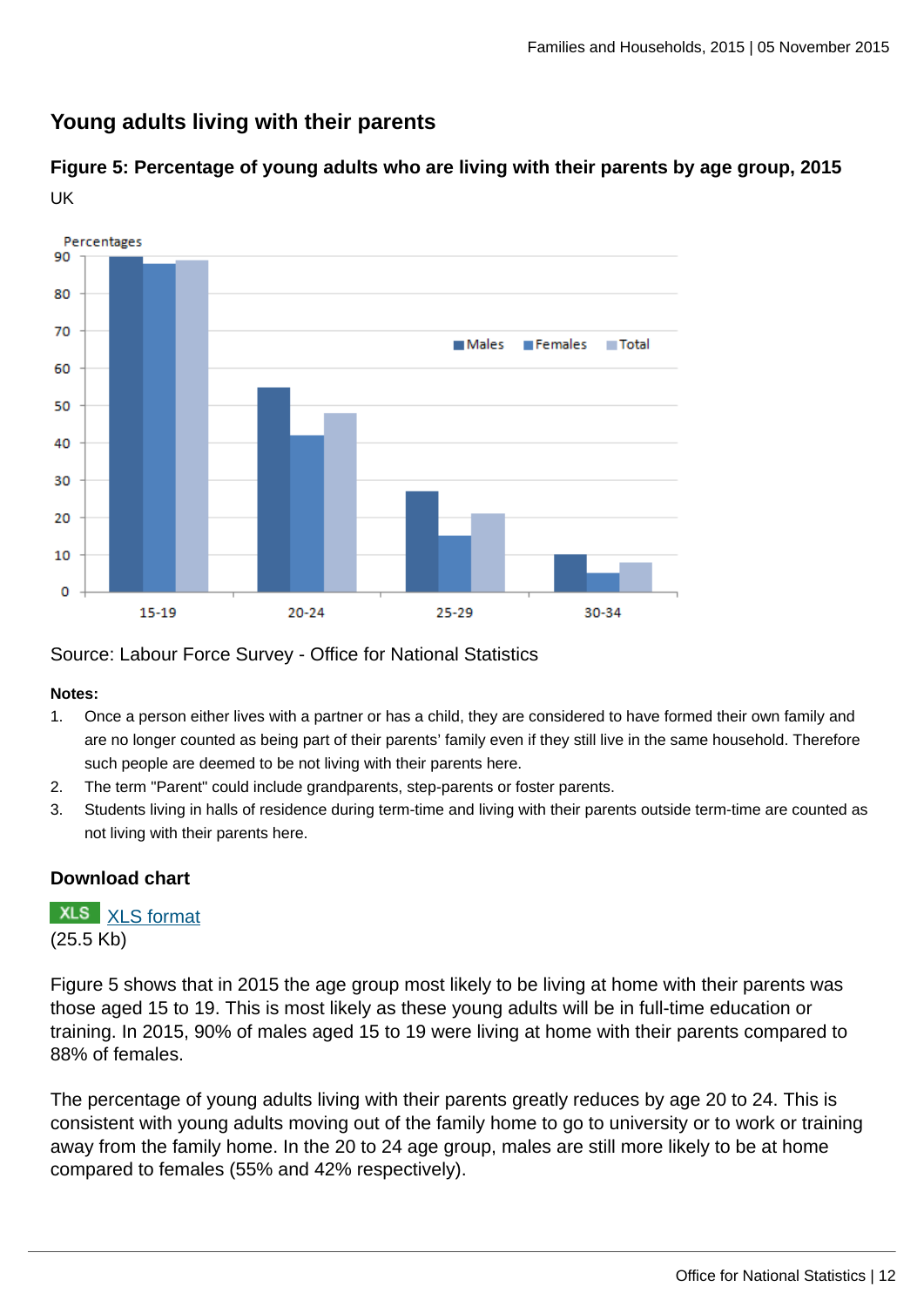At the oldest age groups, 25 to 29 and 30 to 34, the proportion living with their parents was greatly reduced. Males were still more likely than females to be living with their parents at these older ages; this may be because men may return to the parental home while women may retain main caring responsibilities for children if a relationship breaks down. If a lone parent family is formed by either partner, within or outside their parental home, they would not feature in these statistics.



**Figure 6: Young adults aged 15 to 34 living with their parents, 1996 to 2015** UK

Source: Labour Force Survey - Office for National Statistics

#### **Notes:**

- 1. Once a person either lives with a partner or has a child, they are considered to have formed their own family and are no longer counted as being part of their parents' family even if they still live in the same household. Therefore such people are deemed to be not living with their parents here.
- 2. The term "Parent" could include grandparents, step-parents or foster parents.
- 3. Students living in halls of residence during term-time and living with their parents outside term-time are counted as not living with their parents here.

## **Download chart**

# **XLS** [XLS format](http://www.ons.gov.uk:80/ons/rel/family-demography/families-and-households/2015/chd-6.xls)

(27 Kb)

Figure 6 shows how the number of 15 to 34 year olds living with their parents has changed over time. In 1996, around 5.8 million 15 to 34 year olds in the UK lived with their parents, this increased to a peak of 6.7 million in 2014 and remained around 6.6 million in 2015. Although the total population aged 15 to 34 in the UK has increased over the time period, the percentage living with their parents has changed from 36% in 1996 to 40% in 2015. Larger numbers of young adults tending to stay at home for longer may be explained by staying in education and training for longer,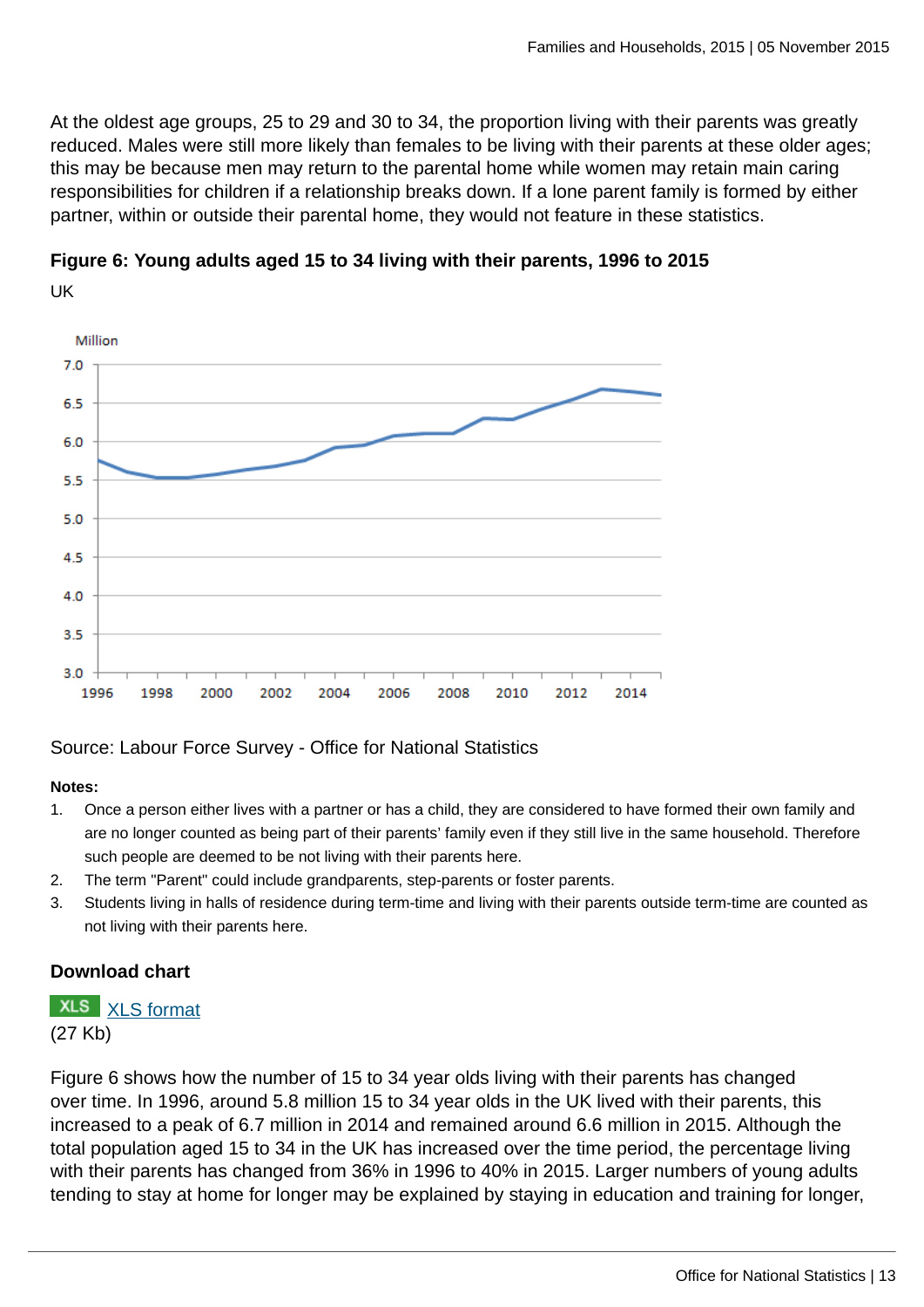delaying leaving the parental home as young adults formalise relationships and have children at older ages and also as it has become more expensive to rent or buy a home.

## **Household size**

A household is defined as one person living alone, or a group of people (not necessarily related) living at the same address who share cooking facilities and share a living room, sitting room or dining area. A household can consist of more than one family, or no families in the case of a group of unrelated people.

There were 27.0 million households in the UK in 2015. Household size in 2015 is shown in Figure 7. The number of households has increased by 7% since 2005, similar to the growth in the UK population during this period. As a result, average household sizes have changed little over the decade: 20% of households contained 4 or more people in 2015, this is the same as in 2005.

In 2015 29% of households contained 1 person. Although this has not changed much over the

last decade, another source, the General Lifestyle Survey $^1$  , which provides a longer time series, shows that 17% of households in Great Britain contained 1 person in 1971. Although not directly comparable, this is 12 percentage points lower than the estimate for 2015 for the UK from the Labour Force Survey, suggesting that the proportion of one person households has increased considerably since the early 1970s. Further discussion about living alone can be found later on in this statistical bulletin.



UK



Source: Labour Force Survey - Office for National Statistics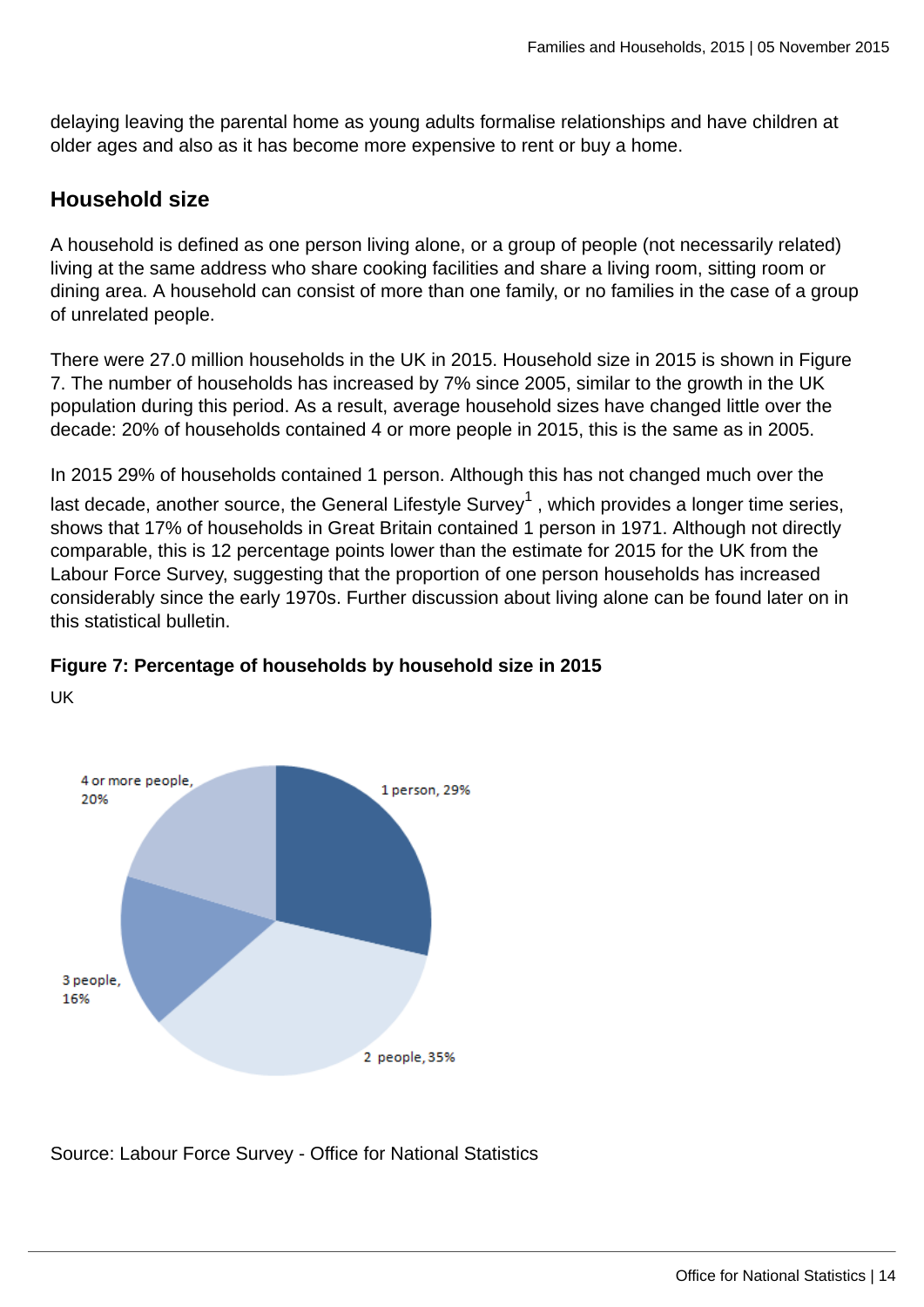## **Download chart**

**XLS** [XLS format](http://www.ons.gov.uk:80/ons/rel/family-demography/families-and-households/2015/chd-7.xls) (24 Kb)

Of the 7.7 million one person households in the UK in 2015, 54% of them contained 1 woman and 46% of them contained 1 man.

The percentage of UK households which contain 1 person (29%) is similar to the European average $^2$  of 32%. In 2015, the average number of people per household was 2.4, the same as the European average. According to the 2011 Census $^3$ , Northern Ireland had the highest average number of people per household of the UK constituent countries at 2.5, England had 2.4 people per household, Wales had 2.3 people per household and Scotland had the lowest at 2.2 people per household.

#### **Notes for Household size**

- 1. [General Lifestyle Survey 2011](http://www.ons.gov.uk:80/ons/rel/ghs/general-lifestyle-survey/2011/index.html)
- 2. The EU Statistics on income and living conditions (EU-SILC) is the source of the European comparisons. The statistics are for 2014 and come from table ilc\_lvph03 which can be found [on the Eurostat web page Income and Living Conditions.](http://ec.europa.eu/eurostat/data/database) The countries covered are the EU28 countries.
- 3. [2011 Census population and household statistics for the UK](http://www.ons.gov.uk:80/ons/rel/census/2011-census/population-estimates-by-five-year-age-bands--and-household-estimates--for-local-authorities-in-the-united-kingdom/index.html)

## **Household type**

#### **Table 3: Households by household type in 1996, 2005 and 2015**

UK

|      |                          |                                                |                           |                     |                                                   | Millions |
|------|--------------------------|------------------------------------------------|---------------------------|---------------------|---------------------------------------------------|----------|
| Year | One person<br>households | One family<br>household: household:<br>couple* | One family<br>lone parent | unrelated<br>adults | Two or Multi-family<br>more households households | All      |
| 1996 | 6.6                      | 13.9                                           | 2.3                       | 0.7                 | 0.2                                               | 23.7     |
| 2005 | 7.2                      | 14.5                                           | 2.6                       | 0.8                 | 0.2                                               | 25.2     |
| 2015 | 7.7                      | 15.3                                           | 2.8                       | 0.9                 | 0.3                                               | 27.0     |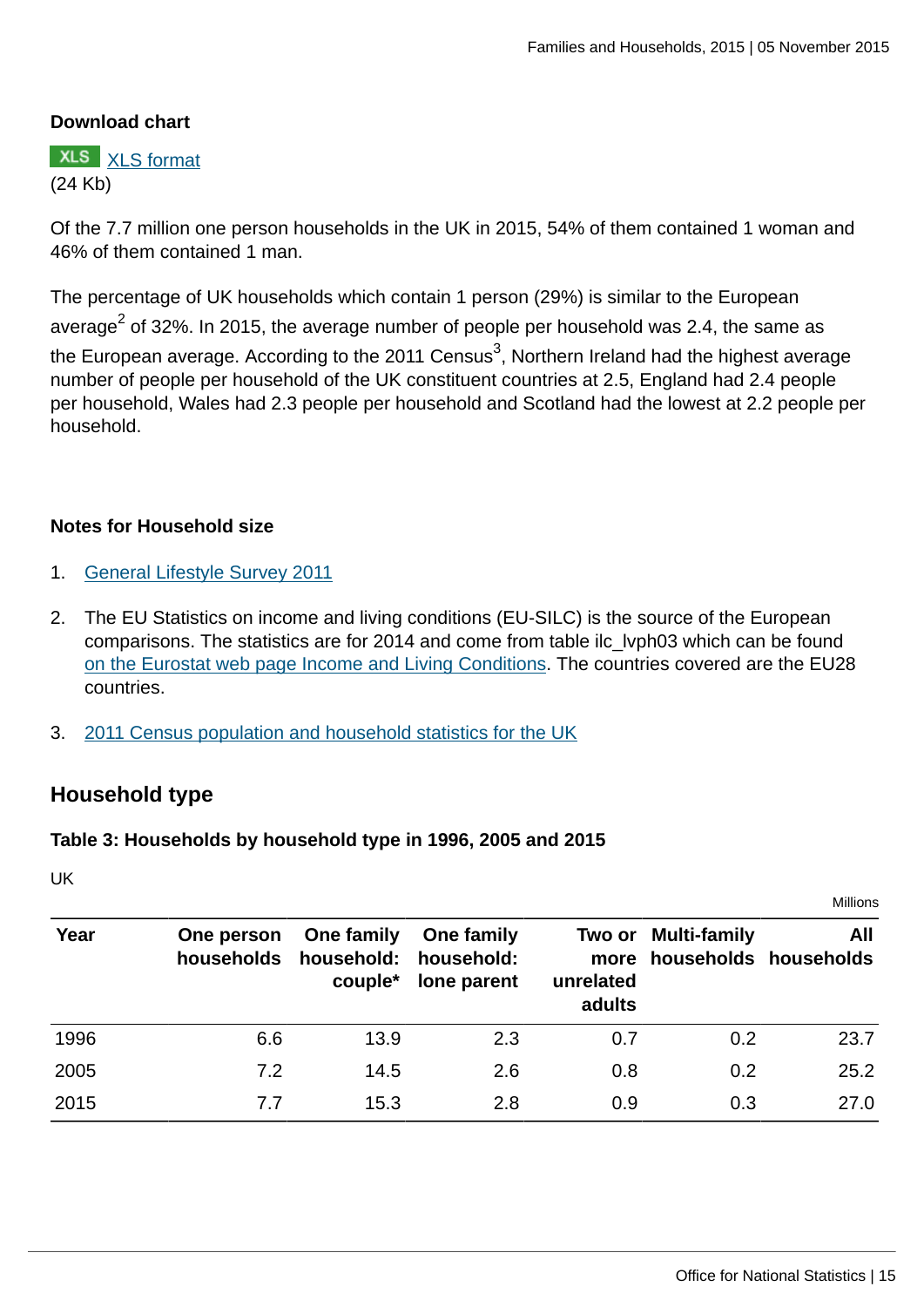**Table source:** Office for National Statistics

#### **Table notes:**

- 1. 1 family household: couple and 1 family household: lone parent, can contain dependent and non-dependent children.
- 2. \*Households where there is 1 family and 1 individual for example a married couple with their daughter and a lodger or a married couple with 1 elderly parent are classified as a 1 family household: couple.

#### **Download table**

**XLS** [XLS format](http://www.ons.gov.uk:80/ons/rel/family-demography/families-and-households/2015/prt-3.xls) (26.5 Kb)

Table 3 shows that the most common household type in 2015 was one family consisting of a couple with or without children. There were 15.3 million such households, an increase from 14.5 million in 2005 and 13.9 million in 1996. Despite this increase in absolute numbers, there has been little change in the proportion of all households of this type, remaining at 57% of all households in 2015 falling from 58% of all households in 1996.

The next most common household type was one person households, of which there were 7.7 million in 2015. UK households containing 1 lone parent family increased from 2.3 million in 1996 to 2.6 million in 2005 and then further to 2.8 million a decade later. Although international comparisons are not straightforward due to definitional differences, the proportion of households in the UK which

consist of a lone parent with dependent children is much higher than the European average $^1$ ; only 3 countries (Ireland, Iceland and Norway) have a higher proportion.

Households containing 2 or more families were the fastest growing household type over the decade to 2015, increasing by 50% from 197,000 households in 2005 to 295,000 households in 2015. This increase is statistically significant. Families in these households may be unrelated, or may be related in some way, for example a married couple with their son and his girlfriend.

Changes in the number of multi-family households may be because of older couples moving in with their adult child and their family, young adults who are partnered or lone parents, remaining or returning to their parent's households and unrelated families sharing a household. Despite this rise, which was also seen using the [2011 Census results](http://www.ons.gov.uk:80/ons/rel/census/2011-census-analysis/what-does-the-2011-census-tell-us-about-concealed-families-living-in-multi-family-households-in-england-and-wales-/index.html), multi-family households still only represented a very small proportion (1%) of all households in 2015.

Figure 8 shows that growth in multi-family households was observed between 1996 and 2015, but particularly since 2006 with larger estimates in most recent years. However, the increase observed between 2013 and 2014 and the decrease between 2014 and 2015 are not statistically significant.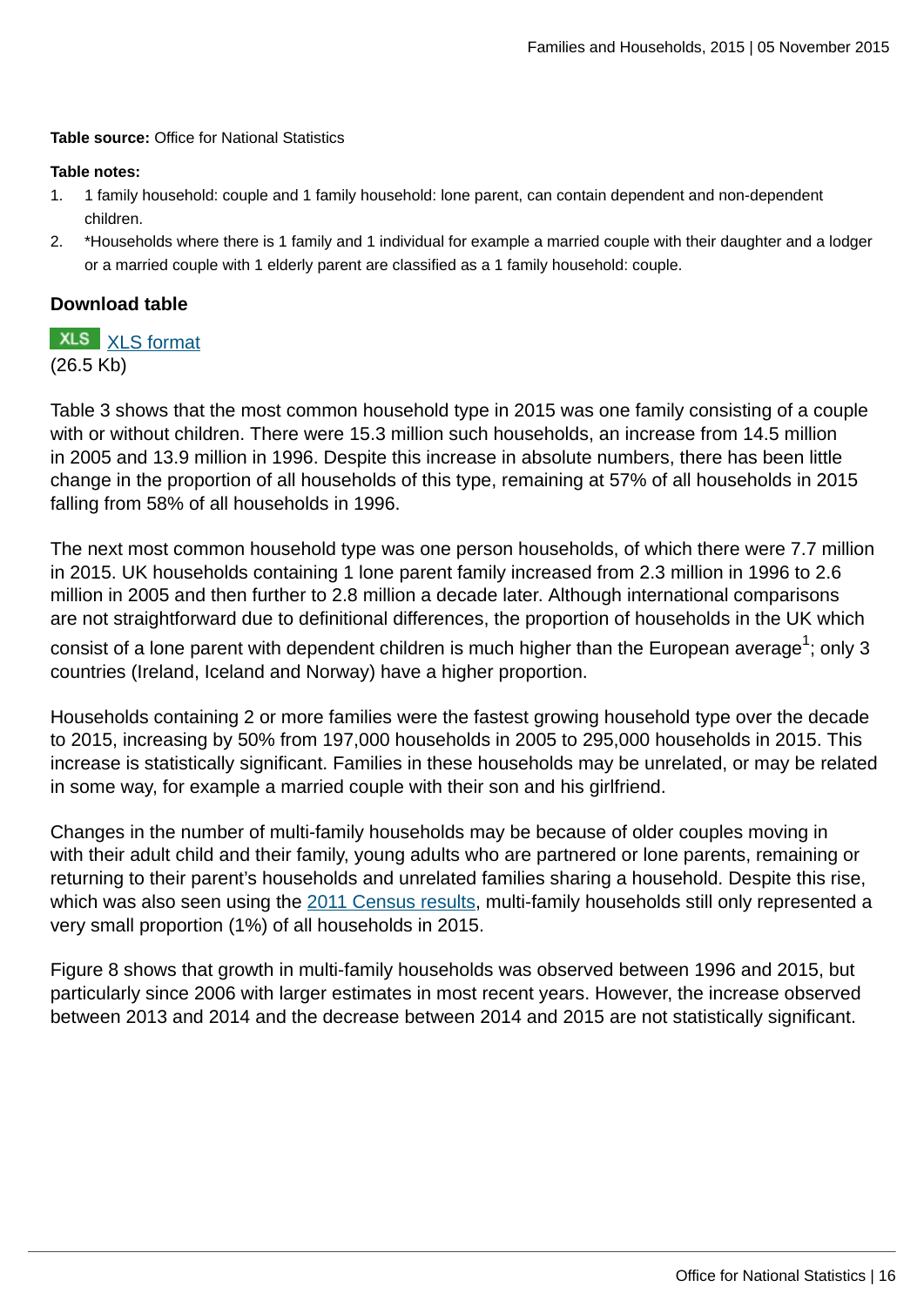#### **Figure 8: Multi-family households, 1996 to 2015**

UK



Source: Labour Force Survey - Office for National Statistics

#### **Notes:**

1. Please click on the image to view a larger version

#### **Download chart**

**XLS** [XLS format](http://www.ons.gov.uk:80/ons/rel/family-demography/families-and-households/2015/chd-8.xls) (25 Kb)

#### **Notes for Household type**

1. The EU Statistics on income and living conditions (EU-SILC) is the source of the European comparisons. The statistics are for 2013 and come from table ilc\_lvph04 which can be found [on the Eurostat web page Income and Living Conditions.](http://ec.europa.eu/eurostat/data/database) The countries covered are the EU28 countries.

# **Living alone**

In 2015, 7.7 million people in UK households lived alone, of which 4.1 million were aged 16 to 64. Of those in this age group, the majority (58%) were male. Possible reasons for more men living alone at this age include: higher proportions of men than women never marrying, men marrying at older ages than women and marrying women younger than themselves, and partnership dissolution leading to men living alone while women may live with any children from the relationship. [Further studies](http://www.cpc.ac.uk/research_programme/?link=Living_Arrangements_in_Mid-Life.php) [by academics looking at living arrangements in mid-life](http://www.cpc.ac.uk/research_programme/?link=Living_Arrangements_in_Mid-Life.php) can be found on the Centre for Population Change website.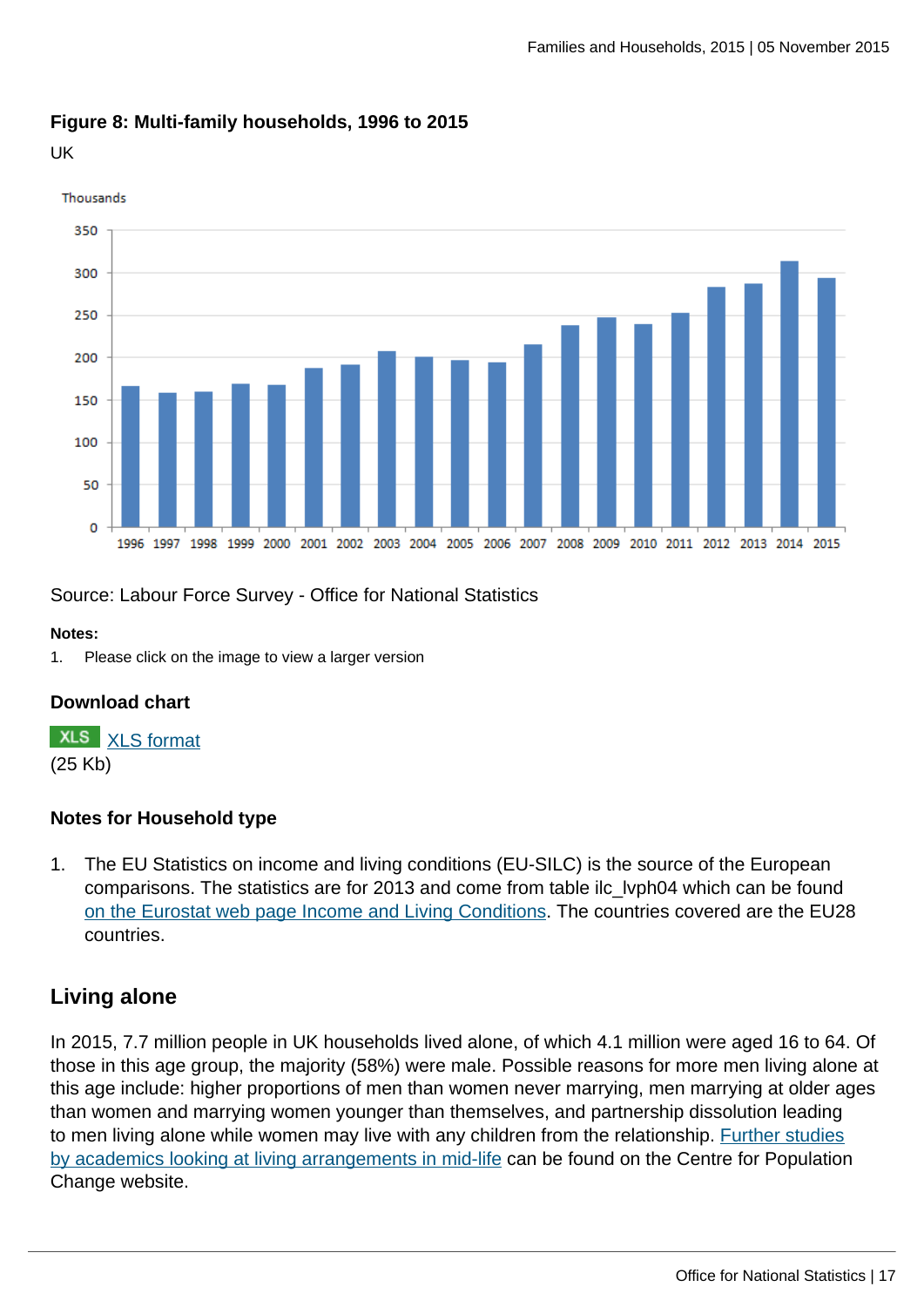For those aged 65 to 74, and 75 and over, the pattern is reversed; at these ages the majority of people living alone were female (61% and 72% respectively). This is partly because there are more women than men in the total population aged 65 and over due to women's higher life expectancy. By

the age of 65 most women have been married $^1$ , and husbands are typically older than their wives. These 2 factors accentuate the gap in life expectancy between husbands and wives and mean that more women than men become widowed, which may lead to living alone. In spite of this, the number of widowed women is falling due to [life expectancy increasing faster for men compared to women.](http://www.ons.gov.uk:80/ons/rel/lifetables/national-life-tables/2012-2014/index.html)

Figure 9 shows the trends in the number of people living alone by age group between 2005 and 2015. The largest change is in the 45 to 64 age group, where the number of people living alone increased by 23% between 2005 and 2015, a statistically significant change. This is partly due to the increasing population aged 45 to 64 in the UK over this period, as the 1960s baby boom generation have been reaching this age group. The increase could also be due to a rise in the proportion of the [population aged 45 to 64 who are divorced or single never married](http://www.ons.gov.uk:80/ons/rel/family-demography/population-estimates-by-marital-status-and-living-arrangements/england-and-wales--2002-to-2014/index.html).

In contrast, the number living alone in the 25 to 44 age group fell by 18% between 2005 and 2015; this was a statistically significant change. Figure 6 presented within this bulletin shows that the number of those aged 15 to 34 living with their parents has increased over the past 2 decades. Affordability of moving out of the parental home has been cited as a possible factor in this increase. In addition, academic research $^2$  has illustrated that there has been a shift towards sharing with others outside a family among young adults.

The number living alone in the 16 to 24 age group decreased by 9% over the decade 2005 to 2015; this decrease is not statistically significant. The estimated number of 16 to 24 year olds who are living alone has fluctuated over the time period. These individuals could be affected by policy changes such as the introduction of Universal Credit and the benefit cap, raising of school leaving age to 18 in 2015 $^{\rm 3}$  and in the future, changes to housing benefit for those aged 18 to 21 announced in the July Budget 2015 $^4$ .

Those aged 65 to 74 living alone saw a statistically significant increase of 22% over the decade. The number living alone aged 75 and over also increased over the decade to 2015, this was by a smaller percentage of 5% which was not a statistically significant change.

[Further analysis of those living alone based on 2011 Census data, including looking at their ethnicity](http://www.ons.gov.uk:80/ons/rel/census/2011-census-analysis/do-the-demographic-and-socio-economic-characteristics-of-those-living-alone-in-england-and-wales-differ-from-the-general-population-/sty-living-alone-in-the-uk.html) [and tenure](http://www.ons.gov.uk:80/ons/rel/census/2011-census-analysis/do-the-demographic-and-socio-economic-characteristics-of-those-living-alone-in-england-and-wales-differ-from-the-general-population-/sty-living-alone-in-the-uk.html) can be found on our website.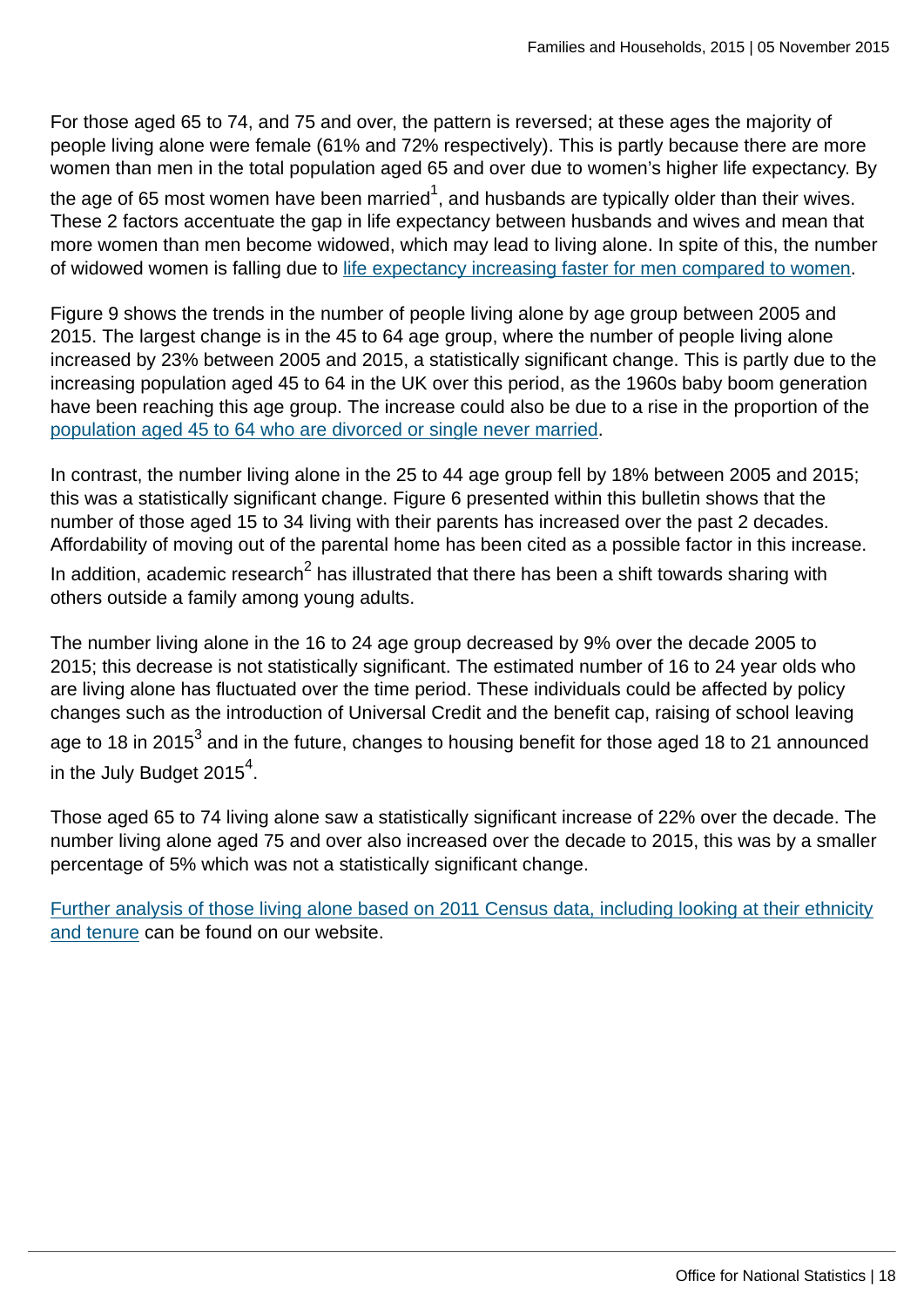2012

2013

2015

2014



2009

# **Figure 9: People living alone: by age group, 2005 to 2015**

UK

Source: Labour Force Survey - Office for National Statistics

2008

2007

### **Download chart**

 $0.0$ 

2005

2006

**XLS** [XLS format](http://www.ons.gov.uk:80/ons/rel/family-demography/families-and-households/2015/chd-9.xls) (25 Kb)

## **Notes for Living alone**

1. [Statistics showing the proportion of men and women ever married by certain ages are available](http://www.ons.gov.uk:80/ons/rel/vsob1/marriages-in-england-and-wales--provisional-/index.html) [on our website](http://www.ons.gov.uk:80/ons/rel/vsob1/marriages-in-england-and-wales--provisional-/index.html)

2010

2011

- 2. [The changing determinants of UK young adults' living arrangements](http://www.demographic-research.org/Volumes/Vol25/20/25-20.pdf)
- 3. [School leaving age](https://www.gov.uk/know-when-you-can-leave-school)
- 4. [Summer Budget 2015](https://www.gov.uk/government/topical-events/budget-july-2015)

## **Further information**

- 1. [Data tables about families and households](http://www.ons.gov.uk/ons/publications/re-reference-tables.html?edition=tcm%3A77-401852) were published on 5 November 2015.
- 2. Also available on our website are:
	- a [Quality and Methodology Information Report](http://www.ons.gov.uk:80/ons/guide-method/method-quality/quality/quality-information/population/index.html) on these statistics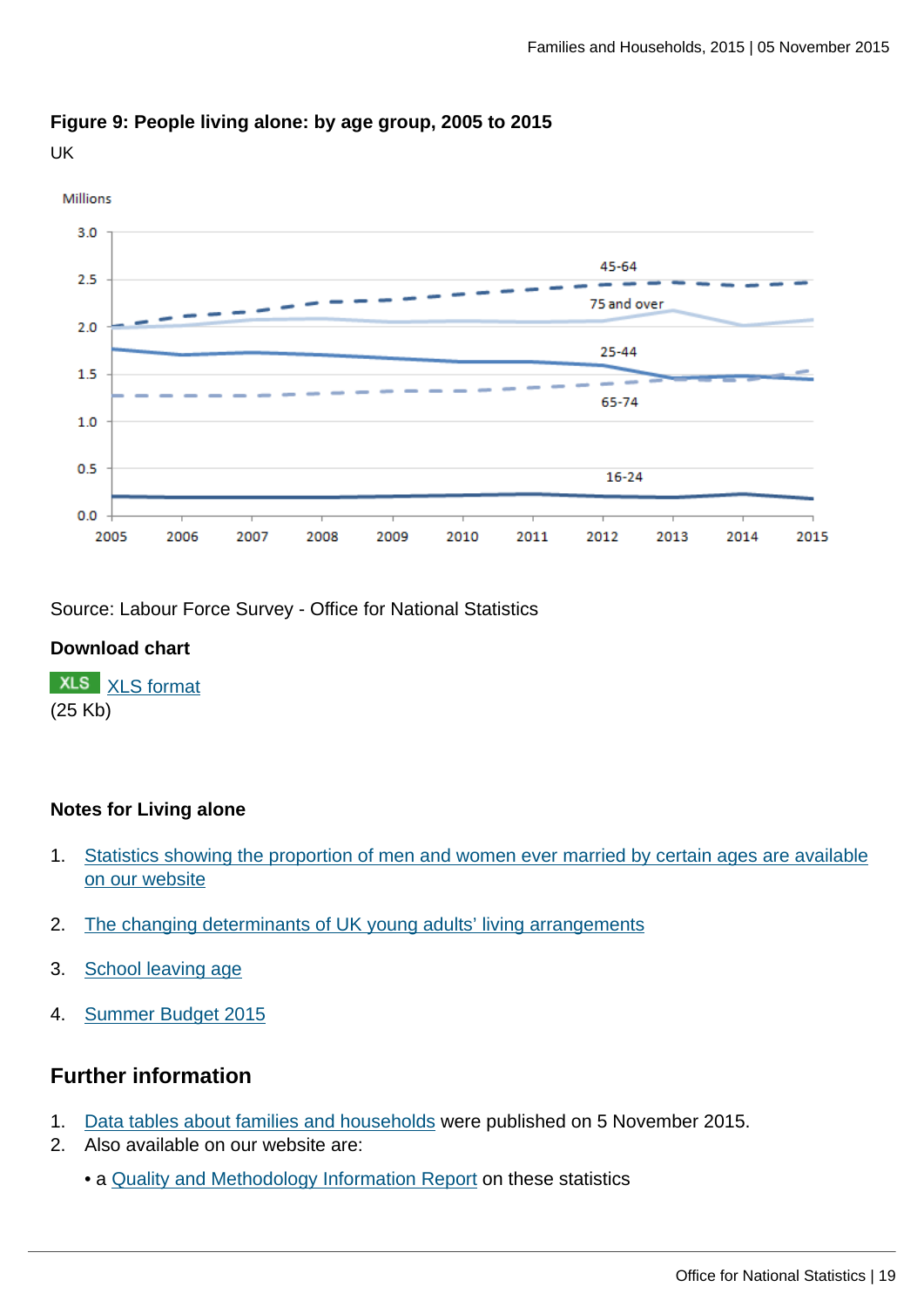• [information about people who use statistics \(47.8 Kb Pdf\)](http://www.ons.gov.uk:80/ons/rel/family-demography/families-and-households/2001-to-2010/user-experience.pdf) on families and households and what they use the statistics for

- 3. Further information about the Labour Force Survey can be found in the [Labour Force Survey](http://www.ons.gov.uk:80/ons/guide-method/method-quality/specific/labour-market/labour-market-statistics/index.html) [user guidance.](http://www.ons.gov.uk:80/ons/guide-method/method-quality/specific/labour-market/labour-market-statistics/index.html)
- 4. Further statistics on [marriages \(including marriages of same sex couples\),](http://www.ons.gov.uk/ons/taxonomy/index.html?nscl=Marriages) [divorces](http://www.ons.gov.uk/ons/taxonomy/index.html?nscl=Divorces) and [civil](http://www.ons.gov.uk/ons/taxonomy/index.html?nscl=Civil+Partnerships) [partnerships](http://www.ons.gov.uk/ons/taxonomy/index.html?nscl=Civil+Partnerships) are available on our website.
- 5. [Population estimates by marital status and living arrangements](http://www.ons.gov.uk:80/ons/rel/family-demography/population-estimates-by-marital-status-and-living-arrangements/index.html) provide the estimated population by age group, sex, marital status (single, married, civil partnered, divorced, and widowed) and living arrangements for England and Wales.
- 6. The [General Lifestyle Survey](http://www.ons.gov.uk/ons/publications/all-releases.html?definition=tcm%3A77-29429) provides statistics on households, families, marriages and cohabitation back to the 1970s.
- 7. The [Overview of Population Statistics](http://www.ons.gov.uk:80/ons/guide-method/method-quality/specific/population-and-migration/an-overview-of-ons-s-population-statistics/index.html) outlines the range of demographic statistics which we publish.
- 8. [Revisions Policy](http://www.ons.gov.uk:80/ons/guide-method/revisions/revisions-policies-by-theme/population/index.html)  specific to population, migration and life events statistics.

### **Next publication:**

Autumn 2016

#### **Issued by:**

Office for National Statistics, Government Buildings, Cardiff Road, Newport NP10 8XG

#### **Media contact:**

Tel: Media Relations Office 0845 6041858

Emergency on-call 07867 906553

Email: [media.relations@ons.gsi.gov.uk](mailto:media.relations@ons.gsi.gov.uk)

#### **Statistical contact:**

Tel: Emily Knipe +44 (0)1329 447890

Email: [families@ons.gsi.gov.uk](mailto:families@ons.gsi.gov.uk)

Website: [www.ons.gov.uk](http://www.ons.gov.uk)

## **Background notes**

- 1. The Office for National Statistics would appreciate feedback on the uses made of the statistics and the usefulness of the information provided. Please email [families@ons.gsi.gov.uk](mailto:families@ons.gsi.gov.uk) (preferred) or call +44 (0)1329 447890 to provide feedback.
- 2. A family is a married, civil partnered or cohabiting couple with or without children, or a lone parent with at least one child. Children may be dependent or non-dependent.
- 3. Dependent children are those aged under 16 living with at least one parent, or aged 16 to 18 in full-time education, excluding all children who have a spouse, partner or child living in the household.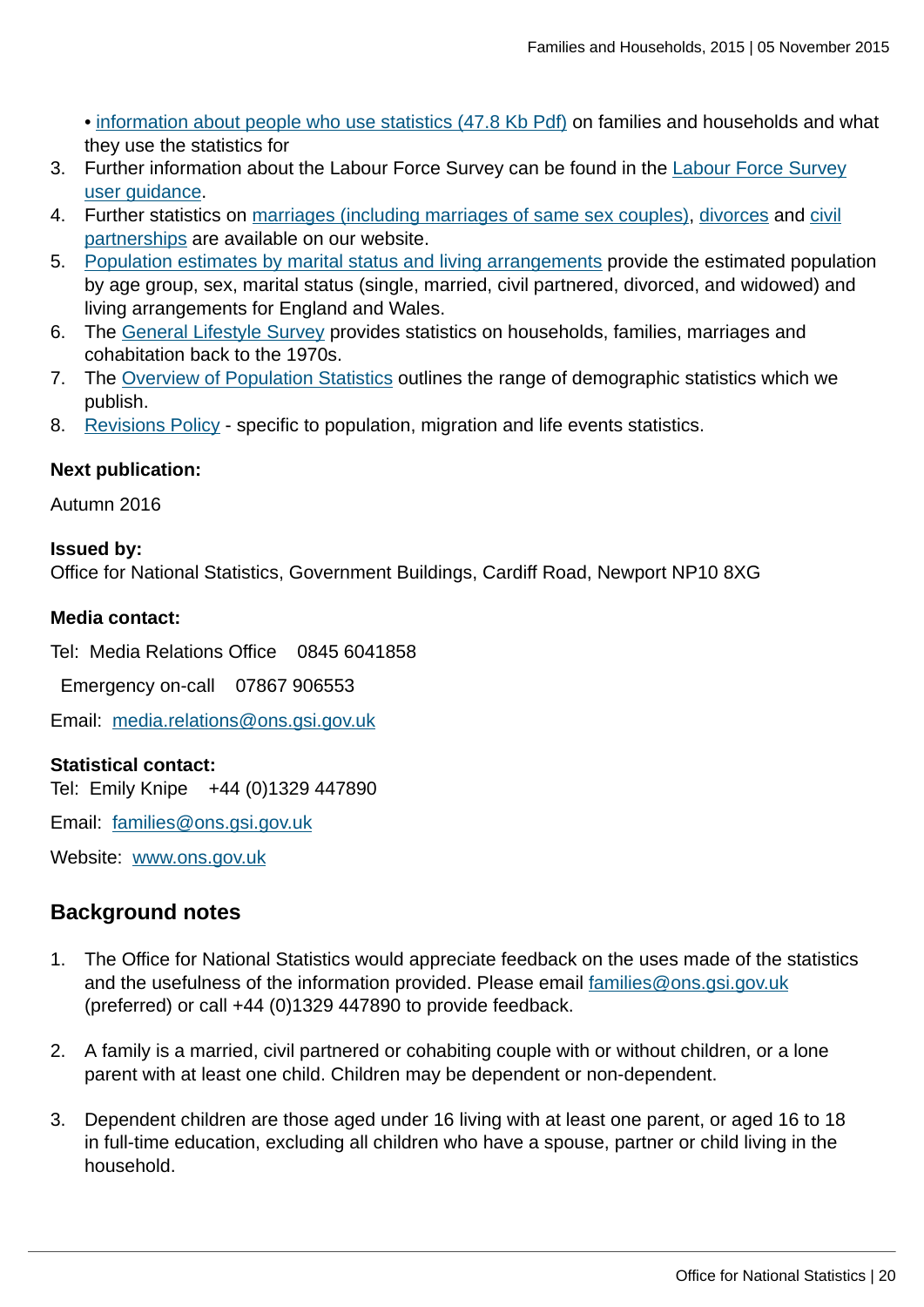- 4. A small number of children are excluded from the analysis on families. These include (a) foster children and (b) children who live in communal establishments which are not covered by the Labour Force Survey.
- 5. Since 2011 a household has been defined as one person living alone, or a group of people (not necessarily related) living at the same address who share cooking facilities and share a living room, sitting room or dining area. Previously a household was defined as a person living alone, or a group of people living at the same address who have the address as their only or main residence and either share one main meal a day or share living accommodation (or both). The aim of the change in definition was to ensure consistency with the definition used in the 2011 Census but has no impact on the comparability of the statistics over time.
- 6. As estimates of the UK's families and households are based on the Labour Force Survey, all estimates produced are subject to sampling variability. [Indications of the robustness of the](http://www.ons.gov.uk/ons/publications/re-reference-tables.html?edition=tcm%3A77-401852) [estimates are provided with the tables.](http://www.ons.gov.uk/ons/publications/re-reference-tables.html?edition=tcm%3A77-401852)
- 7. The 2015 Labour Force Survey dataset was first published on 6 October 2015. It covers the period from April to June 2015. Further information about the quality of the Labour Force Survey can be found in the [Performance and Quality Monitoring Reports](http://www.ons.gov.uk:80/ons/guide-method/method-quality/specific/labour-market/labour-force-survey/index.html).
- 8. The EU Statistics on income and living conditions (EU-SILC) is the source of the European comparisons in this bulletin. The statistics can be found [on the Eurostat web page Income and](http://ec.europa.eu/eurostat/web/income-and-living-conditions/overview) [Living Conditions](http://ec.europa.eu/eurostat/web/income-and-living-conditions/overview) and the countries covered are the EU28 countries.
- 9. If a change or a difference between estimates is described as "statistically significant", it means that statistical tests have been carried out to reject the possibility that the change has occurred by chance. Therefore statistically significant changes are very likely to reflect real changes in families and household structures. The definition of "statistically significant" used within the Families and Households 2015 publication has been altered compared to the definition used in previous years. Further information about the accuracy of these statistics can be found in the [Quality and Methodology Information Report.](http://www.ons.gov.uk:80/ons/guide-method/method-quality/quality/quality-information/population/index.html)
- 10. [Follow Population Statistics Division \(PSD\) on Twitter](https://mobile.twitter.com/PaulVickers_ONS?p=s) and sign up to our [quarterly newsletter](http://www.ons.gov.uk:80/ons/guide-method/method-quality/specific/population-and-migration/an-overview-of-ons-s-population-statistics/psd-publications-news/index.html).
- 11. Details of the policy governing the release of new data are available from the Media Relations Office.
- 12. National Statistics are produced to high professional standards set out in the [Code of Practice](http://www.ons.gov.uk:80/ons/guide-method/the-national-statistics-standard/code-of-practice/index.html) [for Official Statistics](http://www.ons.gov.uk:80/ons/guide-method/the-national-statistics-standard/code-of-practice/index.html). They undergo regular quality assurance reviews to ensure that they meet customer needs. They are produced free from any political interference.
- 13. Copyright and reproduction

## © Crown copyright 2015

You may re-use this document/publication (not including logos) free of charge in any format or medium, under the terms of the Open Government Licence v3.0. View the [Open Government](http://www.nationalarchives.gov.uk/doc/open-government-licence) [Licence for public sector information](http://www.nationalarchives.gov.uk/doc/open-government-licence) or write to the Information Policy Team, The National Archives, Kew, Richmond, Surrey, TW9 4DU; or email [psi@nationalarchives.gsi.gov.uk](mailto:psi@nationalarchives.gsi.gov.uk).